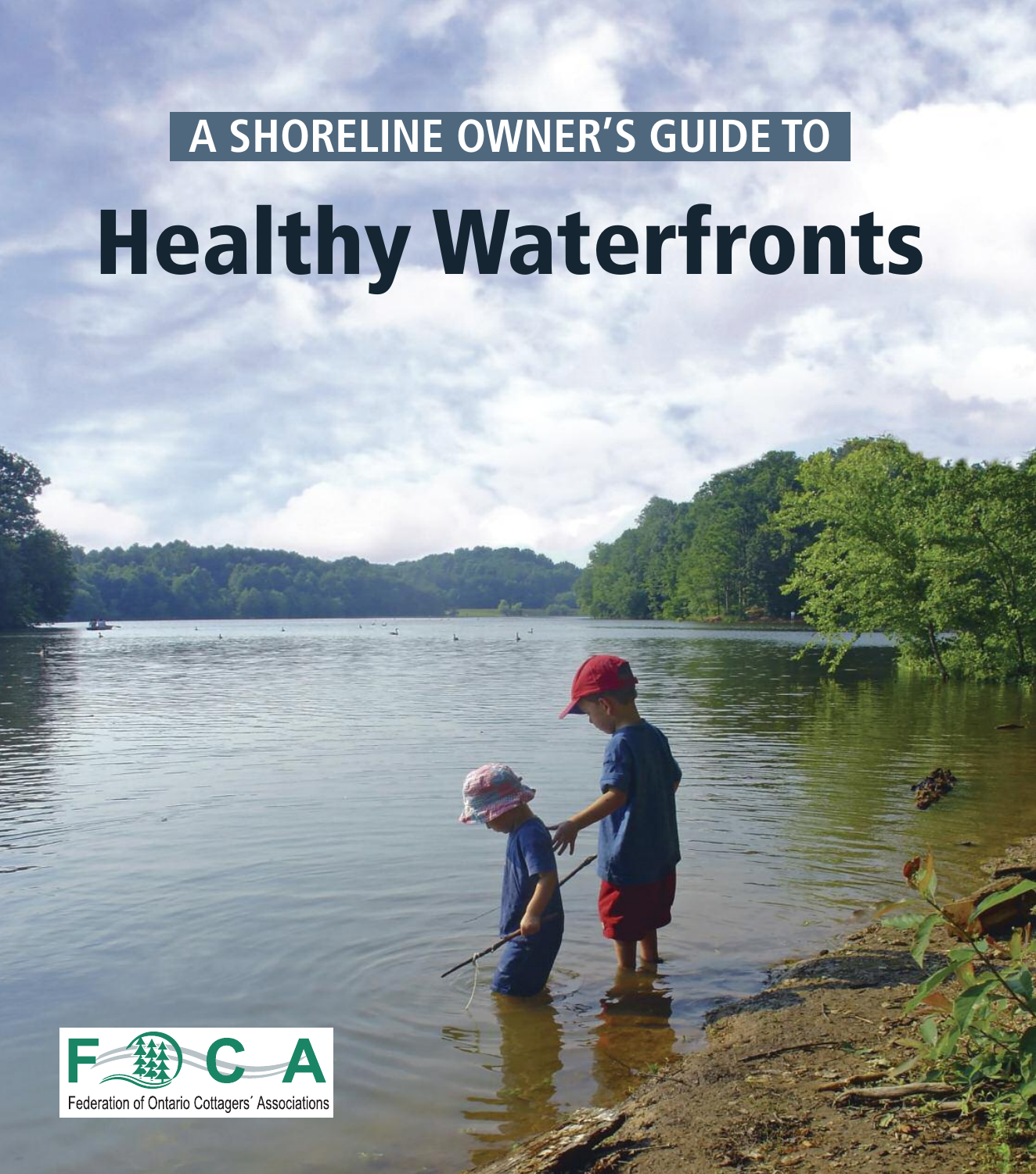# **Table of Contents**

| Buffer Zones Protect Shorelines and Reduce Erosion5 |
|-----------------------------------------------------|
|                                                     |
| Fish Friendly Dock Structures 6                     |
|                                                     |
|                                                     |
|                                                     |
|                                                     |
|                                                     |
|                                                     |
| Keep Aquatic Plant Populations Intact10             |
|                                                     |
|                                                     |
|                                                     |
| Animal-proof Your Home or Cottage11                 |
|                                                     |
|                                                     |
|                                                     |
|                                                     |
| Common Aquatic Invaders of Ontario 13               |
| You Can Prevent the Spread of                       |
|                                                     |
| Protecting and Testing Drinking Water 15            |
|                                                     |
|                                                     |
| Securing the Future of Your Shoreline Property19    |
|                                                     |
| Characteristics of a Healthy Lake Ecosystem21       |
|                                                     |
|                                                     |
|                                                     |
| Federation of Ontario Cottagers'                    |
| Associationsinside back cover                       |
|                                                     |

Contact Information ...................................... back cover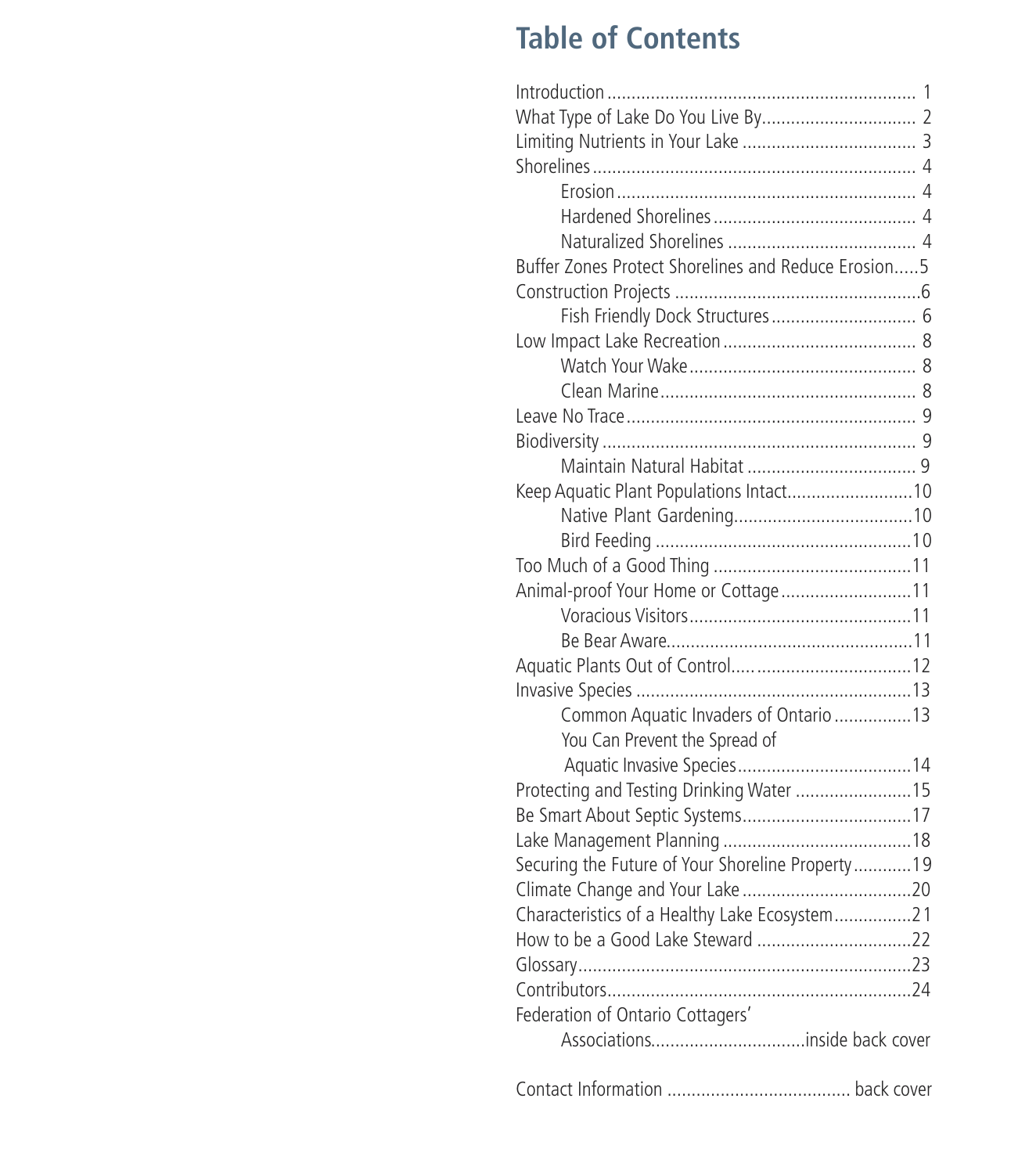# **Introduction**

For generations, picturesque lakes have lured families from across Ontario to fish, boat and swim. At the lake, people discover the enchanting call of the loon, the sight of painted turtles basking on logs and the magnificent sight of osprey soaring above crisp blue waters.

The popularity of retreating to Ontario's lakes for rest and recreation is growing. As a result, development on the shorelines of our lakes is taking place at an unprecedented rate. In addition to this increased development, more and more people are extending their time at the cottage to live there year round. To preserve the lake environment that brought us there in the first place, it is imperative for us to understand our impacts and to know how to reduce them.

This guide offers you background information and advice on ways to make the most of your shoreline property while living in balance with your lake's fragile ecosystem.

## **What is a Watershed?**

Your lake is more than just what you see out of your windows: it is connected to and affected by a larger system called a watershed. A watershed is defined as all of the land area drained by a river and its tributaries. You could look at it as the path of a raindrop once it hits the ground. That path is shaped by the contours of the land and by climate and vegetation. These factors moderate the flow of water from land to streams and lakes.

Land use has an important impact on the water that moves through a watershed. As human activity reduces forest cover, fills wetlands and paves over open land, less water gets filtered back into the watershed. Unfiltered surface runoff increases, and nutrient and contaminant concentrations in water may reach levels that threaten the health of aquatic ecosystems. It is important to recognize that our lifestyle choices may contribute to the declining health of our lakes. A lake benefits – or suffers – from the cumulative actions of all the lake users within the watershed.





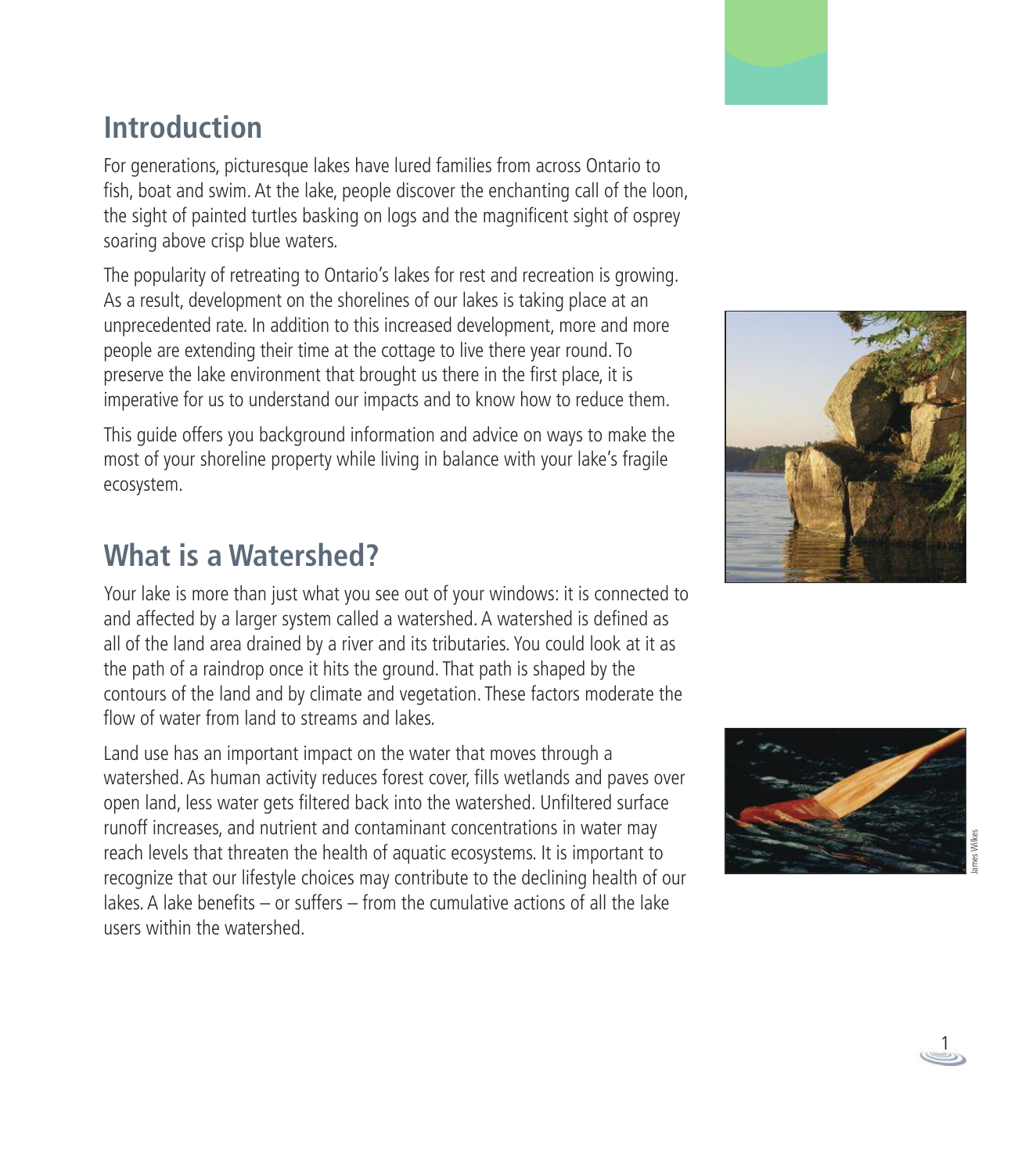





# **What Type of Lake Do You Live By?**

There are three basic types of lakes found in Ontario. You can learn more about your lake's unique characteristics by contacting your local Conservation Authority, Ontario Ministry of Natural Resources (MNR) or cottage association.

## Oligotrophic Lakes

- Generally deep
- Minimal aquatic plant growth
- Low nutrient levels
- Support cold-water fish such as trout and whitefish
- Low levels of phosphorus and chlorophyll
- Most lakes on the Canadian shield are oligotrophic with some exceptions

## Mesotrophic Lakes

- Medium depth
- Usually good for fishing; support a wide variety of fish such as walleye and bass
- More nutrients than oligotrophic lakes, but not nearly as much as eutrophic lakes
- Occasional algae bloom at the surface

## Eutrophic Lakes

- Generally shallow with abundant vegetation
- Support warm-water fish such as perch, bass and pan fish
- Frequent algae blooms
- Susceptible to oxygen depletion
- High phosphorus or chlorophyll readings

Eutrophication is a lake's aging process. Sediments, erosion and the growth and decomposition of aquatic plants eventually fill up the lake bottom. Over time, the lake is converted to a wetland (e.g., a bog or marsh) and later, dry land. This process normally takes tens of thousands of years, but human activity can accelerate lake eutrophication by contributing excesssive nutrients.

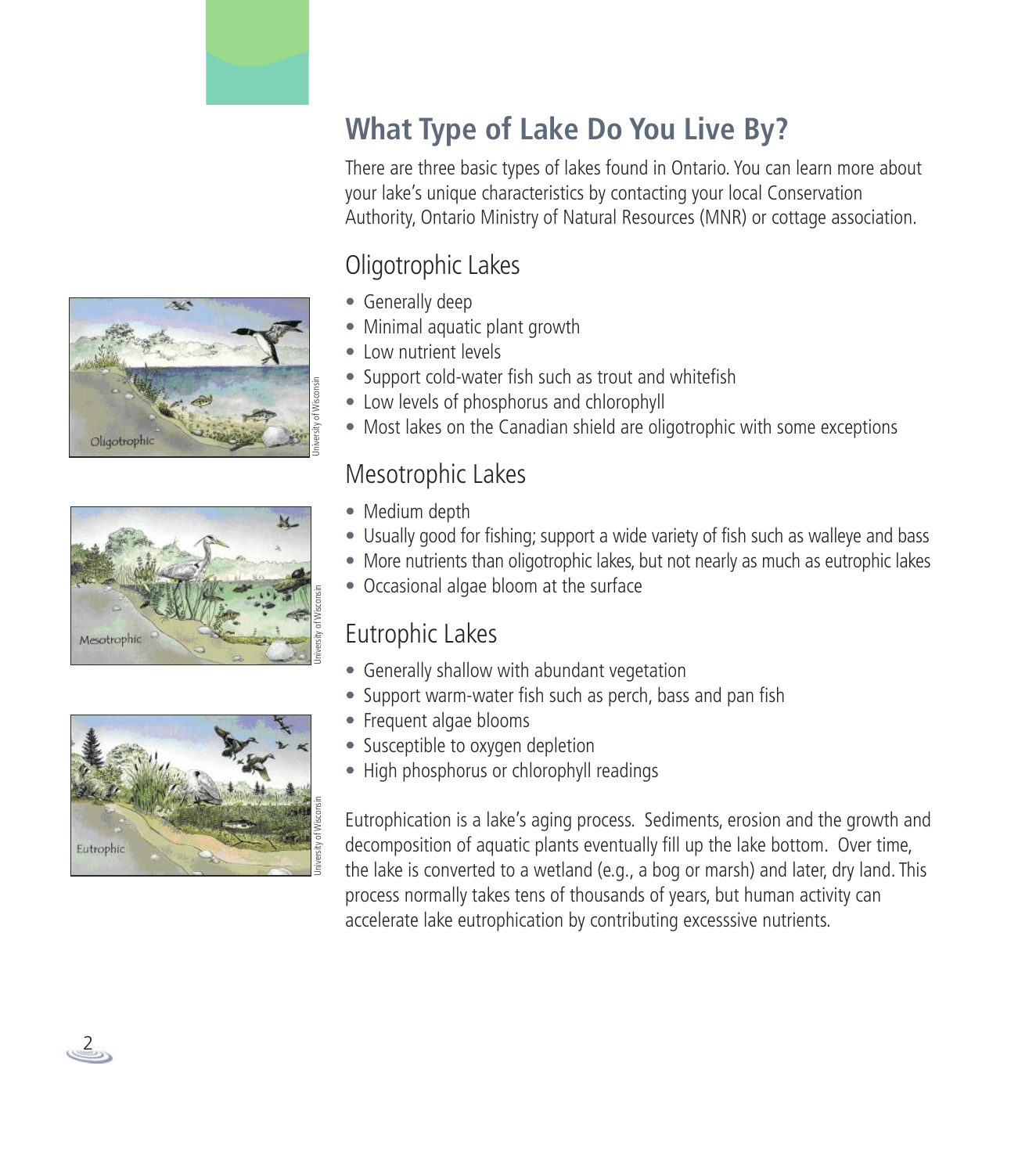# **Limiting Nutrients in Your Lake**

Excessive amounts of nutrients, particularly phosphorus, are carried into a water body with runoff from fertilized lawns, golf courses, urban or agricultural areas and from poorly maintained septic systems. Water quality impacts associated with excessive nutrients in a lake include:

- Frequent blooms of undesirable algae\* (potentially toxic, giving water poor taste and odour)
- Excessive growth of aquatic plants leading to a loss of open water
- Decrease in water clarity
- Lower levels of dissolved oxygen, which may lead to fish kills and affect fish diversity
- Increased levels of coliform and E. coli bacteria present
- Possible increase in the presence of carcinogens, such as chloroform, resulting from increased organic matter reacting with disinfectants such as chlorine

\*Note that nutrients are only one of the variables that influence algal blooms. Blooms are also impacted by increased temperatures and water column stability.

## Simple Steps to Reduce Excess Nutrients

#### **Reduce or Eliminate Fertilizer Use**

Remember that what goes on your property goes into the lake! That includes fertilizers applied near the water. Rain and irrigation carry these fertilizers into the water and encourage the rapid growth of aquatic plants and algae. For every pound of phosphorus in the water, 500 pounds of aquatic vegetation are produced!

#### **Maintain Your Septic System**

Pumping out your septic tank on a regular basis is critical to reducing nutrient flows into lakes. The frequency of your pump-outs will vary based on the size of your tank, your family size, and the number of appliances your use. As a general rule, pumping your septic tank every 2 to 3 years is a good practice.

#### **Be Careful With Soap**

At the lake, soaps should always be phosphate-free. Soapy wastewater from dishwashing and bathing should be disposed of in soil at least 60 meters from the water's edge to prevent harming wildlife and creating nutrient-induced algae blooms.

To find out more about the water quality of your particular lake, or to play a hands-on role in water quality sampling on your lake, contact the Ministry of the Environment's Lake Partner Program at 1-800-470-8322, www.ene.gov.on.ca/en/water



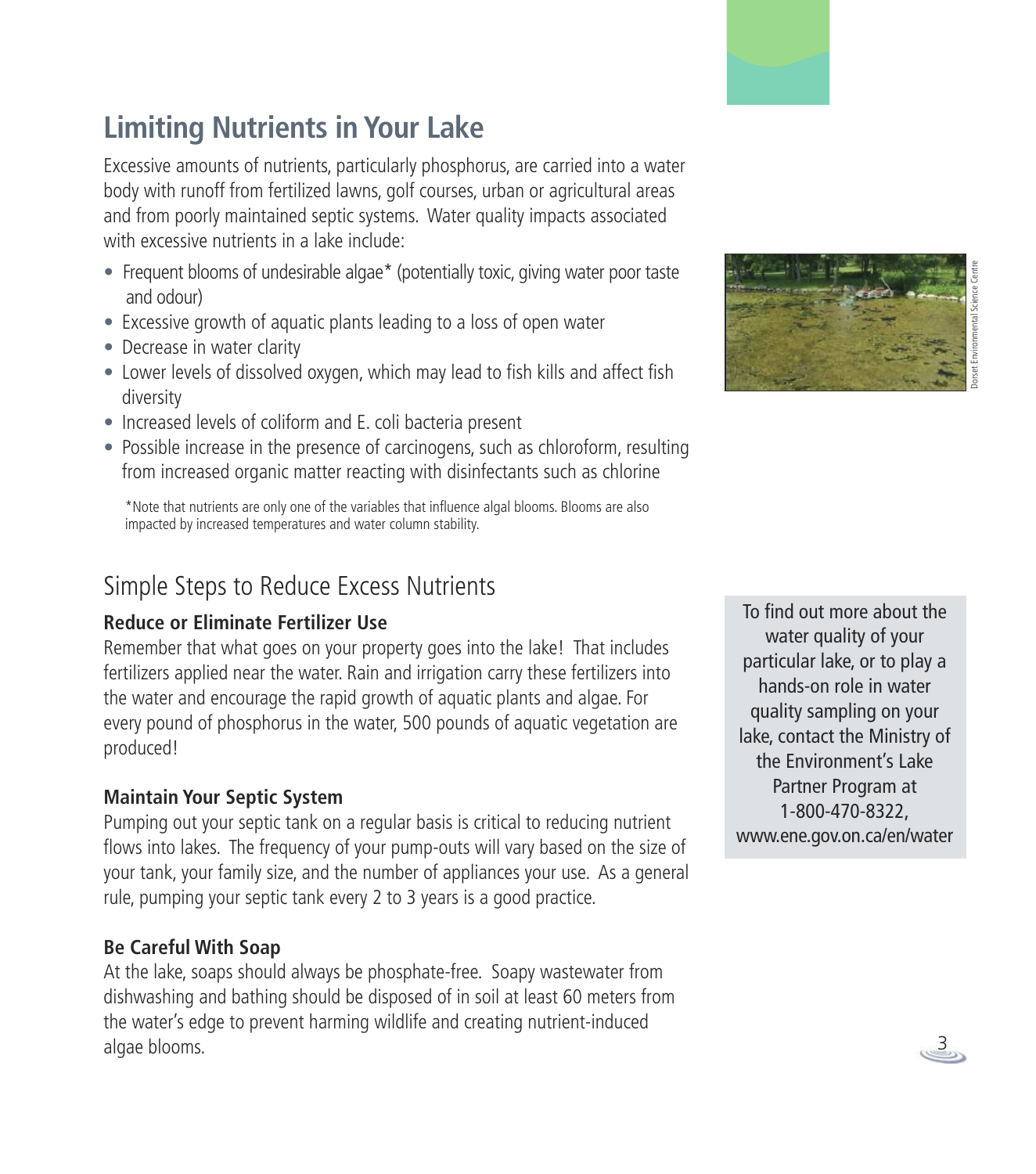



# **Shorelines**

#### **S h o r e l i n e s**

The shoreline of your waterfront property is called a 'ribbon of life' because it is where 90 percent of all lake and river life is born, raised and fed. Natural shorelines support cattail, pickerelweed and reeds that provide habitat for fish, nesting birds, mammals and insects. Plants at the water's edge help filter nutrients and prevent erosion, while underwater logs and rock piles allow fish to rest, feed and spawn while providing protection from predators. In these ways, healthy shorelines help to protect valuable recreational resources and are part of a healthy lake ecosystem. Unfortunately, not every shoreline demonstrates these features.

#### **E r o s i o n**

Shorelines erode due to various forces: natural wave and wind action, ice movement from freezing and thawing, and human activities such as altering the waterfront with lawns, docks and breakwalls. When soil is exposed and vegetation is mowed to the water's edge, the stabilizing effect of root systems is lost, exposing the soil to the power of waves, ice and surface runoff. Sediment carried away by wind or waves reduces the size of waterfront properties and damages shoreline habitat by burying spawning beds and reducing water clarity.

#### **Hardened Shorelines**

Despite their popularity in some areas, natural erosion can't be prevented by concrete shore walls or sloped rock. Both of these measures are expensive and temporary fixes. Major storms, ice damage and the effects of time eventually cause them to fail. Hardened shores in one place may also deflect wave and wind energy and cause more erosion problems at neighbouring shorelines.

#### **Naturalized Shorelines**

A naturalized shoreline is generally considered the best multi-purpose approach to protecting the lake's edge. Maintaining or planting a buffer zone of native vegetation along your shoreline will slow erosion, provide food and shelter for fish and wildlife species and protect your property and investment. Best of all, naturalized shorelines mean less work and more time to enjoy the lake!

- Roots from shrubs and trees absorb wave and ice energy, stabilize soils and prevent erosion
- Plants along the shoreline slow surface runoff and filter contaminants before they reach the lake
- Shrubs and trees discourage Canada Geese, preventing goose poop and nuisance interactions with these birds
- Naturalized shorelines provide food and shelter for fish and wildlife species

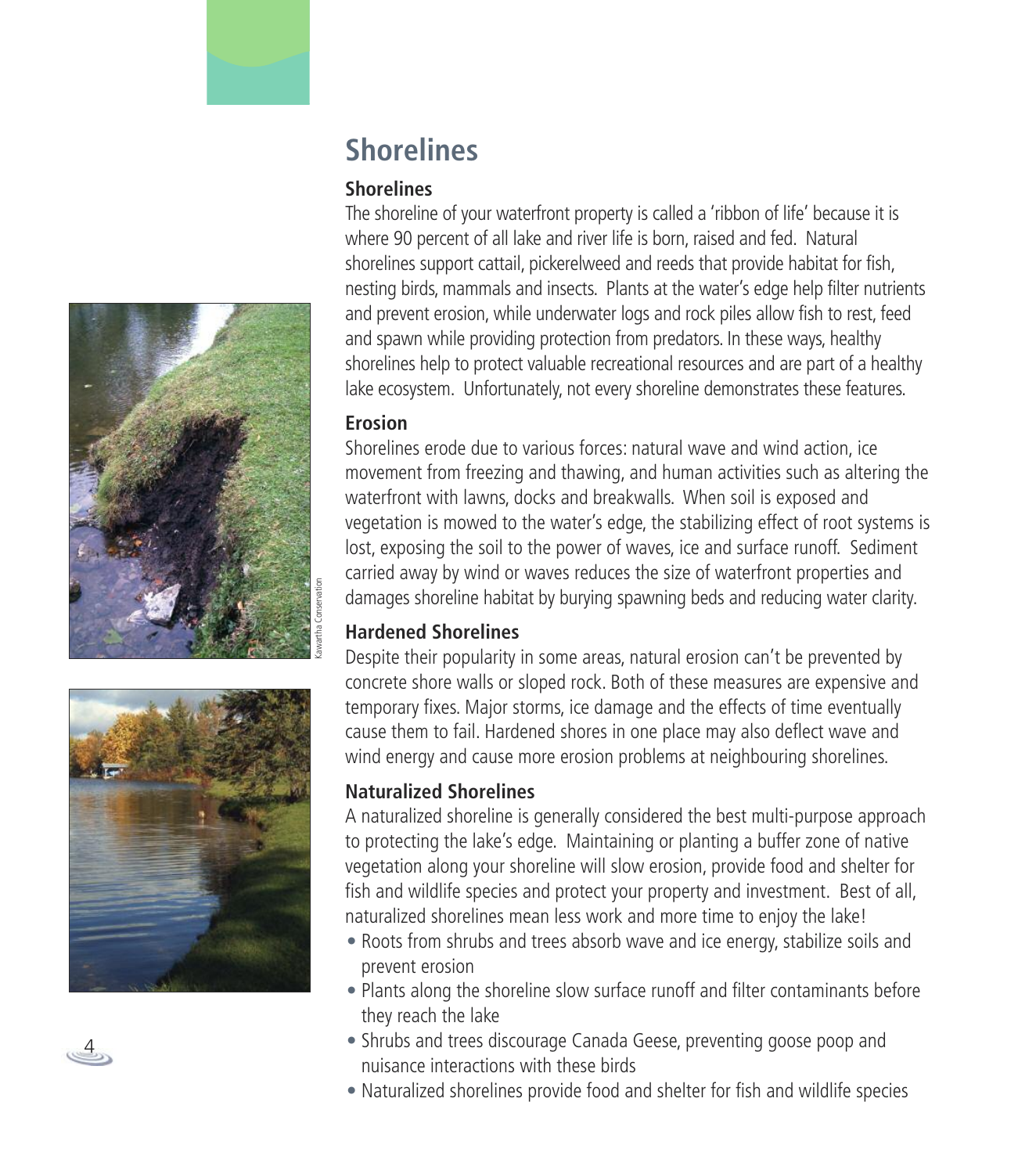## **Buffer Zones Protect Shorelines and Reduce Erosion**

- Protect the natural shoreline by replanting areas that lack trees and shrubs, and maintain those areas that already exist.
- Leave a buffer zone of native vegetation around all shoreline areas. The buffer zone can be as little as three meters wide or as large as you would like.
- Don't mow right to the waterfront. A pathway can be maintained for access down to the water, but keep any development at least 30 meters away from the shoreline.

## Restoring Developed or Damaged Shorelines

Shorelines that have been stabilized with rock 'rip rap', armour stone or gabion baskets can be modified to incorporate natural vegetation and extend the life of retaining structures. Noted below are some options to protect your shoreline from erosion while improving habitat.

## Restoring Developed or Damaged Shorelines

### **Vegetated Buffer Zone**

Plant native species of trees and shrubs with a variety of other aquatic and upland plants. Biodegradable erosion-control fabric can be effective when used with native plants; it holds the soil while allowing plants to grow through it.

#### **Loose Rock Buffer Zone**

In some instances, loose rocks can be placed on a gradual slope and used to stabilize an eroding shoreline. Native shrubs and vines should be planted among rocks and will provide natural protection to absorb and dissipate wave action.

#### **Bioengineering Techniques**

Bundles of branches, or "wattles," staked into the bank will protect the shoreline from eroding. (See photo at right) Live stakes or posts of willow or red osier dogwood also work to stabilize eroding shorelines. Brush layers can be used on steeper banks where deeper reinforcement of the soil is needed.

Consult with your local authorities whenever you plan to restore or alter a shoreline. For more information and advice, check with your local Conservation Authority, Ministry of Natural Resources, Trent-SevernWaterway or Rideau Canal office regarding permits for changes to your shoreline.

Other agencies that may be able to provide advice include the Department of Fisheries and Oceans Canada, Federation of Ontario Cottagers' Associations, or your local stewardship council.









5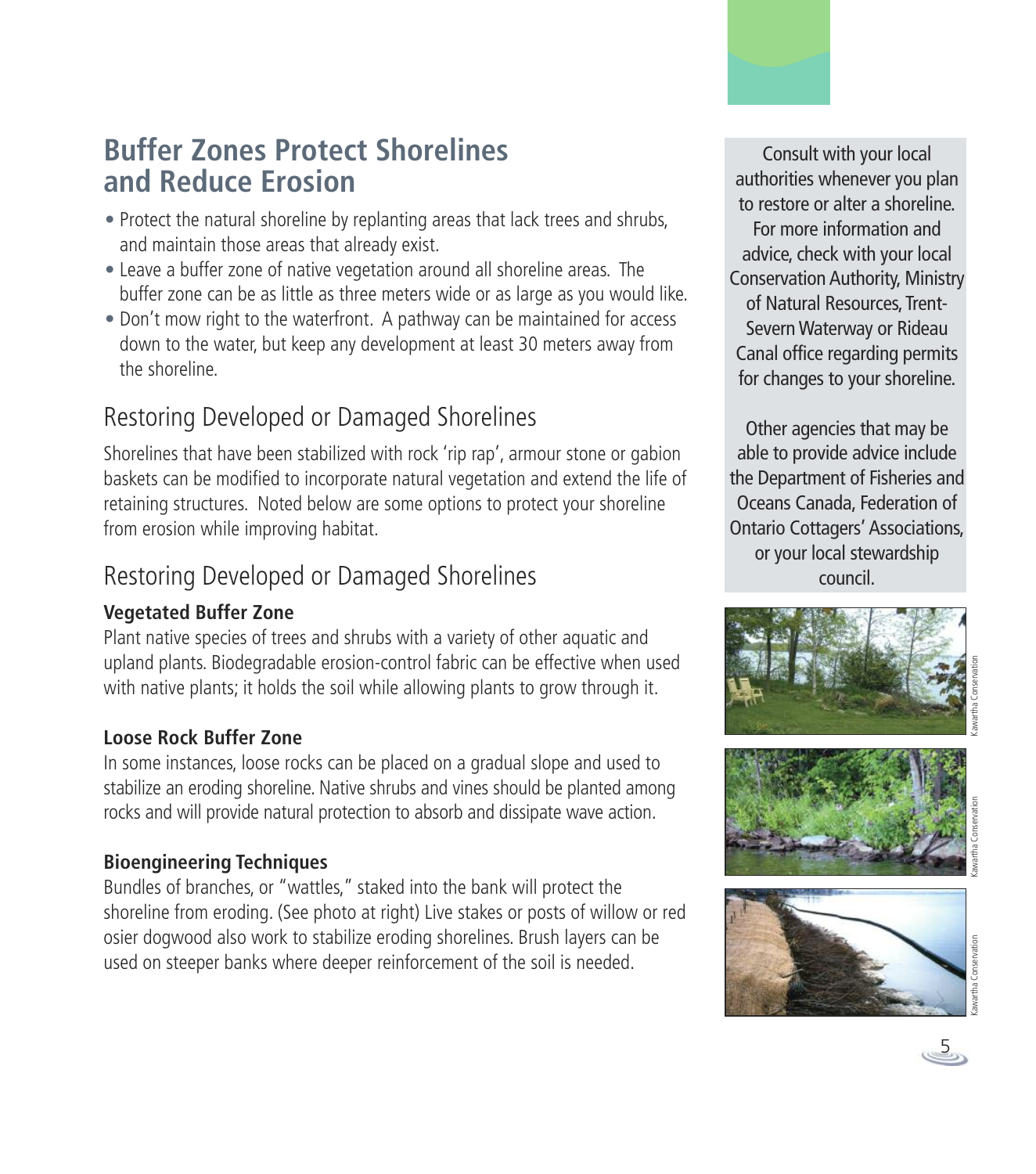

Building a dock or boathouse along your waterfront can impact important shoreline habitat by covering fish spawning areas, removing rocks and logs that provide shelter, causing erosion from bank disturbance, removing vegetation, and even introducing toxic substances if improper building materials are used.

There are ways to limit disturbances to shoreline areas when construction projects are taking place. Fisheries and Oceans Canada (DFO) has a series of "Operational Statements" which provide advice on activities including dock and boathouse construction, aquatic weed removal and beach creation. There is often no need for DFO to issue permits and review in-water projects provided the measures in the Operational Statements are followed.

## Fish Friendly Dock Structures

One of the most common in-water construction projects that waterfront property owners undertake is dock building. The information and drawings below outline some of the most popular dock designs and their impacts on fish and aquatic habitat. Floating docks are among the most "fish friendly".

#### **Floating Dock**

- Simply designed and easy to build
- Causes minimal disruption of lake bed
- Minimal shading of aquatic plants
- Free flow of water underneath
- Least environmental impact

#### **Pipe Dock**

- Little contact with lake bed
- Minimal shading of aquatic plants
- Adjustable to water fluctuations
- Free flow of water underneath
- Minimal environmental impact





6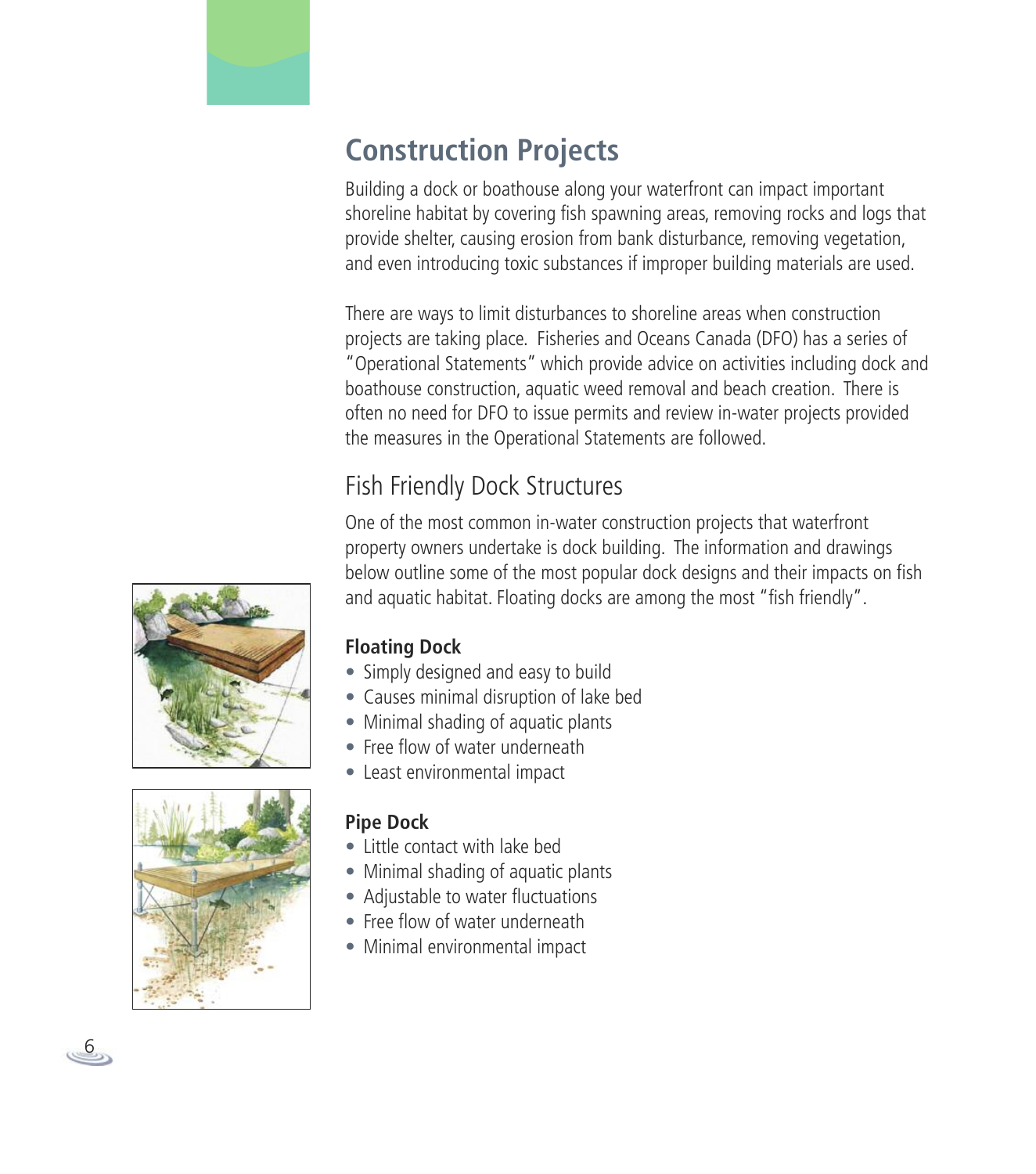#### **Crib Dock**

- Imported rubble and rock in crib bed
- Covers large area of submerged ground, smothering everything beneath
- May provide structure in otherwise sterile lake bed environments

## **Permanent Pile Dock**

- Requires professional installation
- Minimal contact with lake bed
- Free flow of water underneath

### **Cantilever and suspension or lift dock**

- Not suitable for areas with extreme water fluctuations
- Minimal impact of lake bed
- Sunlight to aquatic plants is restricted
- Installed properly can cause minimal shoreline damage

Work done in or around the water must not result in the harmful alteration, disruption or destruction of fish habitat. To ensure the protection of fish habitat, contact your local Conservation Authority, MNR office or Fisheries and Oceans Canada if you are planning a construction project along your waterfront.

If your lot fronts onto the Trent-Severn Waterway or the Rideau Canal, please contact Parks Canada.







Dock illustrations reproduced with the permission of Fisheries and Oceans Canada Figures reproduisent avec la permission de Pêche et Océans Canada

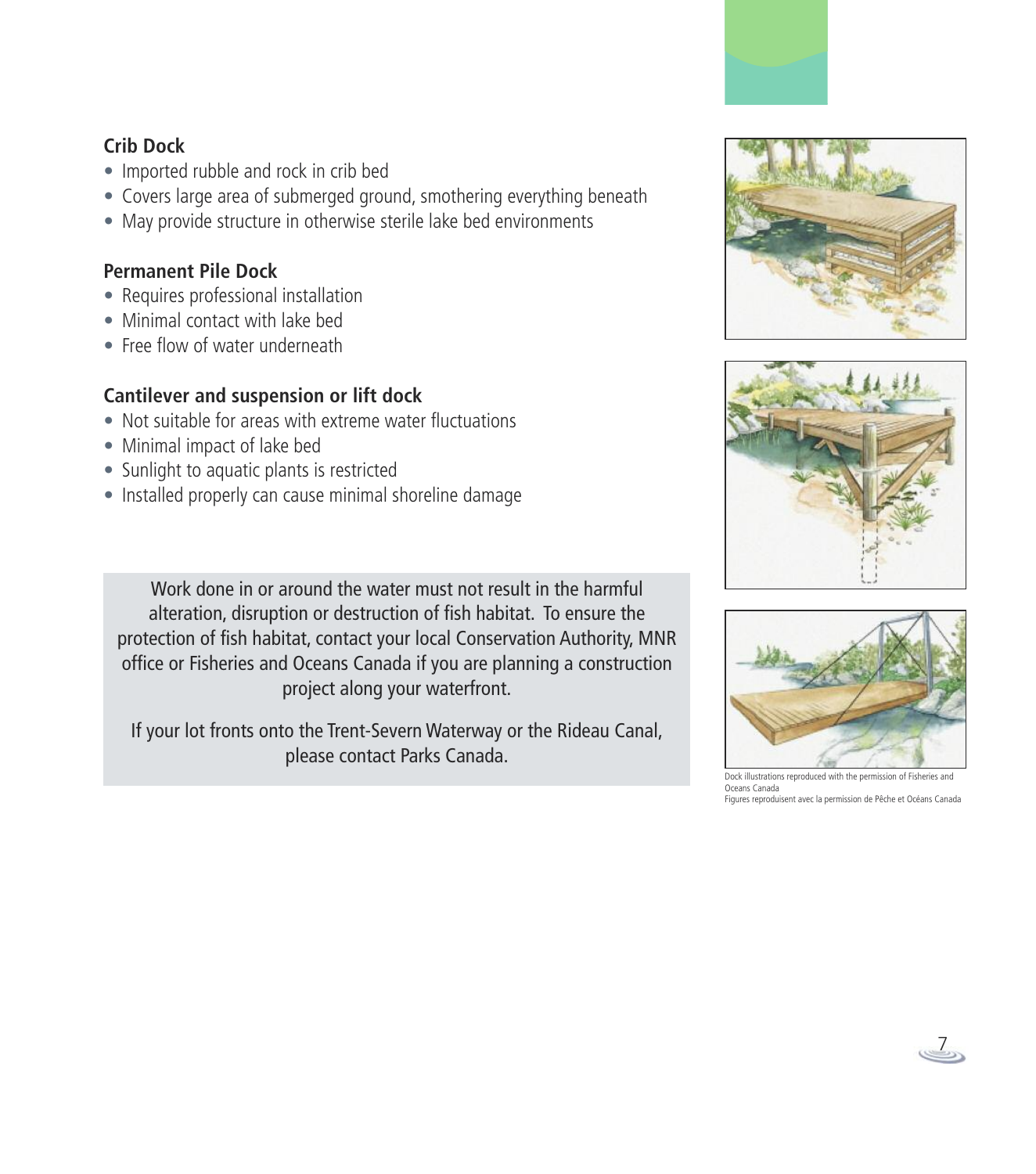

# **Low Impact Lake Recreation**

The ecological impacts of human activity on the water include wake effects, wildlife disturbance, noise and pollution. Here are a few tips to reduce the impacts of your actions while you enjoy the benefits of living by water.

## Watch Your Wake!

Many animals respond to human disruptions by altering their behaviour and location. Breeding water birds nest at the water's edge where high wakes can drown nests and destroy eggs. Disturbances such as noise and frequent visits to nesting areas may mean that waterfowl abandon their nests or young chicks.

- Operate your boat below 10km/h whenever you are within 30 meters of the shore – it's the law!
- Always avoid waterfowl nests and other sensitive wildlife habitat.
- Always follow safe refueling guidelines to avoid polluting water.
- Consider using non-lead fishing tackle.
- Obey posted speed limits and "No Wake" zones and know your boat's wakefree speed.
- Remember that operating your boat on plane creates a smaller wake than when 'plowing' through the water at lower speeds

Following these tips will help ensure that your recreational activities aren't negatively impacting your human and wildlife neighbours!

## Clean Marine

It is equally important to prevent avoidable pollution, such as oil and gas spills and chemical contamination, from entering our lakes. It is vital that boat operators take appropriate precautions and use the appropriate facilities when refilling tanks or discharging used water. Remember to use absorbent pads to soak up oil, fuel or anti-freeze spills before discharging your bilge water. Also consider installing a bilge filter. For more information regarding Ontario's Clean Marine program, visit the Ontario Marine Operators Association at www.omoa.com and look for the Eco-Rated Clean Marina nearest you.

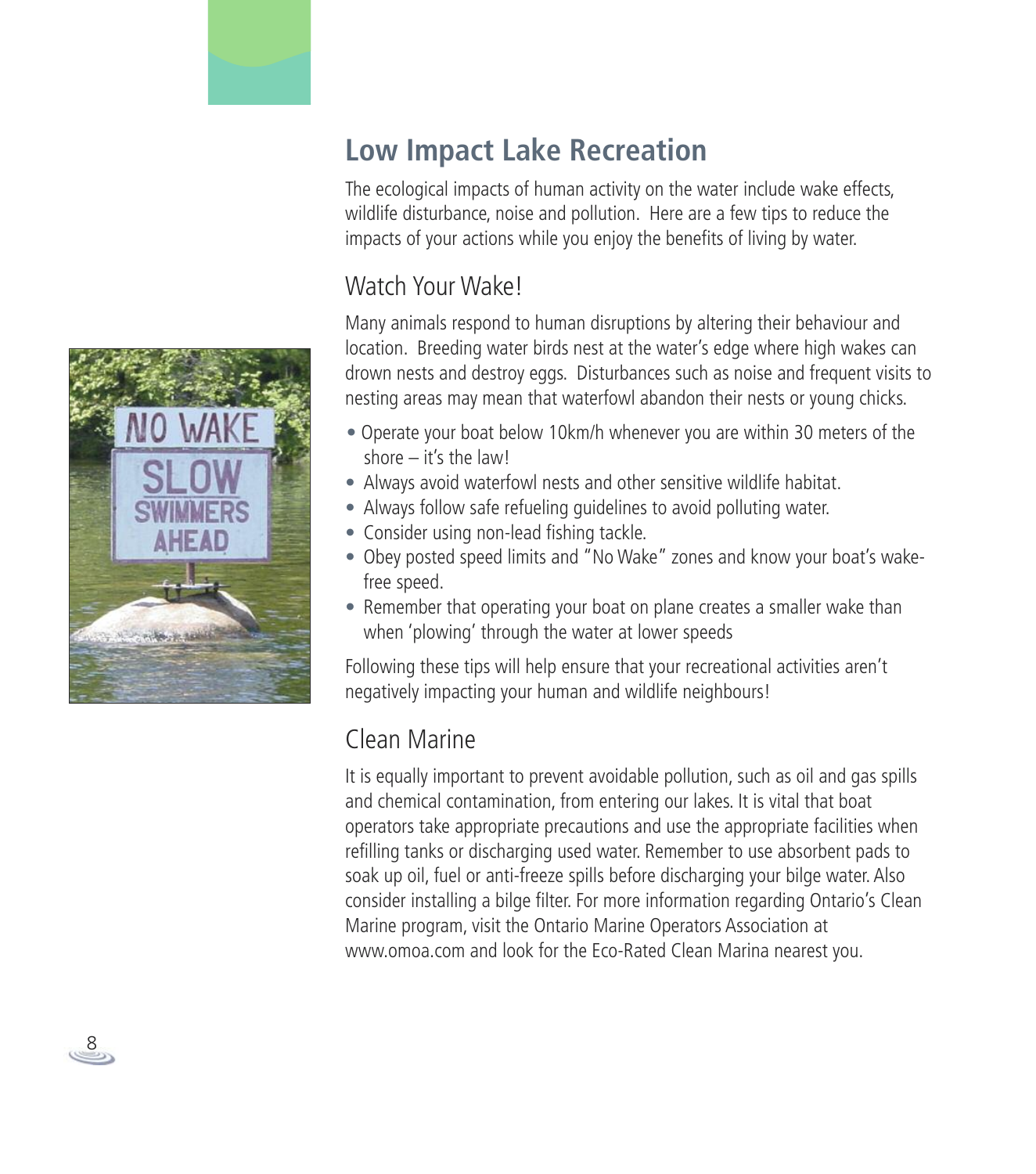## Leave No Trace

After camping and shoreline meals, be sure to pack out whatever garbage you have packed in. Leave No Trace principles also include:

- Plan ahead and prepare
- Travel and camp on durable surfaces
- Dispose of waste properly
- Leave what you find
- Minimize campfire impacts
- Respect wildlife
- Be considerate of other visitors

**"If you pack it in, pack it out."**

# **Biodiversity**

The haunting cry of the loon or the sight of a deer leaping in your woodlot is a feature that no doubt brought you to your lake. As our natural lake landscapes are altered through increased development, pollution and the spread of invasive species, many native species - including loons - are finding it difficult to cope. In many cases, habitat loss can result in population declines for sensitive species. With careful consideration to the needs of the plant and animal species with which we share our lakefront properties, we can make a difference and help conserve Ontario's biodiversity. You can enhance the variety of natural life that your property supports by taking a few simple steps such as those outlined below.

## Maintain Natural Habitat

Consider leaving specific areas around your property "untouched". Keep large rocks, fallen tree limbs and brush piles where they are to provide habitat for a variety of wildlife. Hawks and owls will keep your rodent populations to a minimum if you leave standing dead trees (where safety permits) for them to use for cavity nests and hunting perches. Rock piles are perfect habitats for reptiles, mammals and amphibians, all of which play an important role in Ontario's biodiversity.







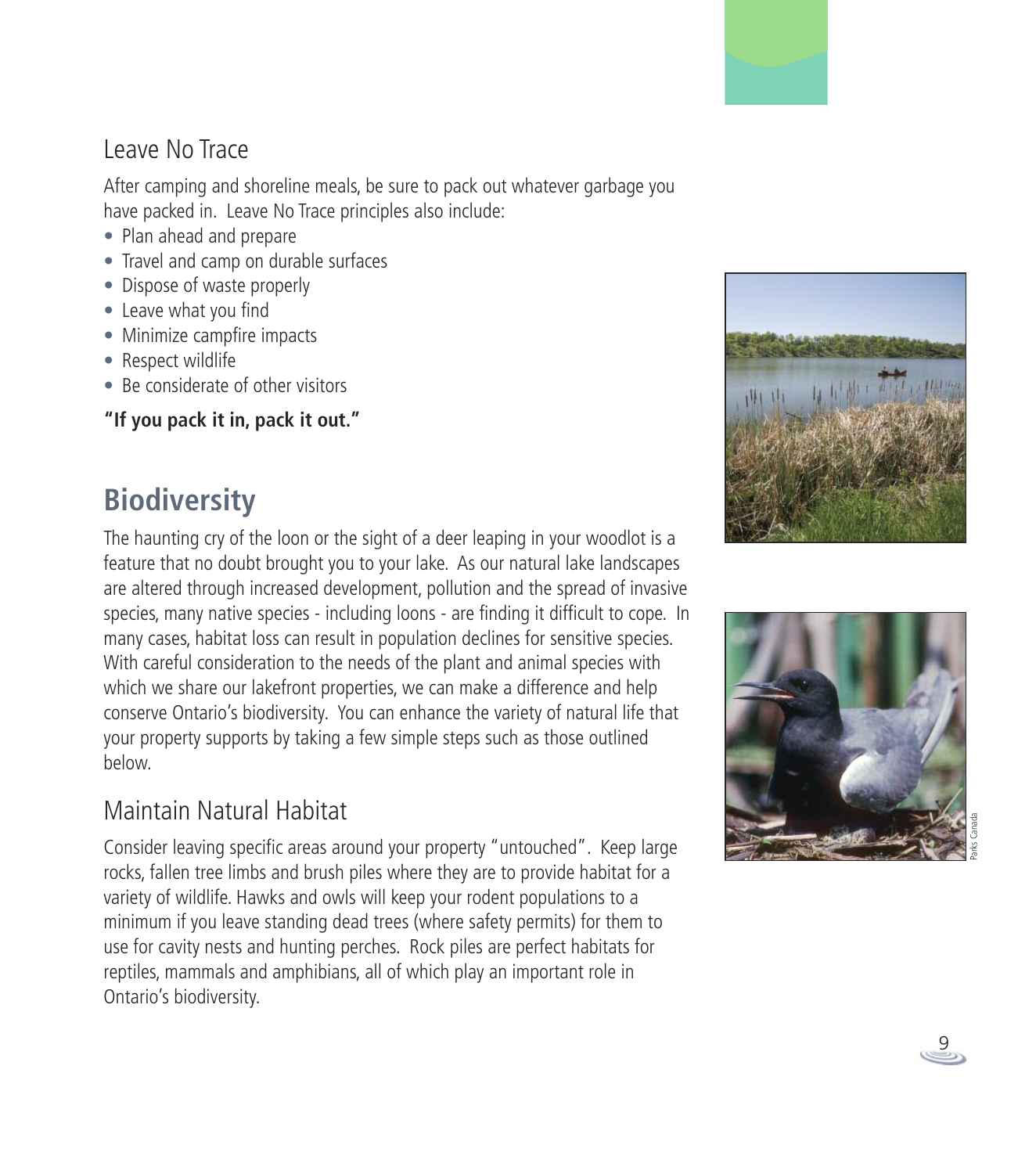To find out more about biodiversity in Ontario, visit the Government of Ontario website at www.gov.on.ca and search for 'Biodiversity'





## Keep Aquatic Plant Populations Intact

Aquatic plants support the insects that fish eat, and are a primary food and habitat source for birds. In addition, aquatic plants help stabilize loose sediment and are an effective natural breakwater keeping waves from eroding the shoreline. Wherever possible, keep your shoreline vegetation intact and enhance it with shrubs and plants to create a natural buffer zone.

## Native Plant Gardening

When gardening, think about enhancing the habitat value of your property by planting native vegetation. Native plants thrive on minimal care and maintenance: they are a natural choice for cottage properties since they don't require the watering or chemical support that many of their exotic counterparts depend on.

By providing shelter to local wildlife species native plants contribute to biodiversity and the preservation of local gene pools. Native plants also give your property a sense of place. Indigenous wildlife species such as birds, bees and butterflies will help to bring a native plant garden to life. With a variety of beautiful native plants such as the black-eyed susan and butterfly milkweed (left), your landscape can be a splendour of colours through the seasons. Ask for native plants at your local garden centre and make sure the plants are native to the immediate area. Never dig plants from the wild.

## Bird Feeding

Nannyberry, serviceberry, pin cherry and birch are all native shrubs and trees that are excellent choices for feeding birds throughout the fall and winter. Flowering plants such as sunflowers that have gone to seed in the garden become natural birdfeeders for species to enjoy in the fall and winter. When using a built birdfeeder in winter, be sure to wash it to avoid transmitting disease and bacteria and maintain a consistent amount of food in the feeder for your feathered friends.

For more information about the benefits of native plants and a list of suppliers, visit the North American Native Plant Society www.nanps.org.

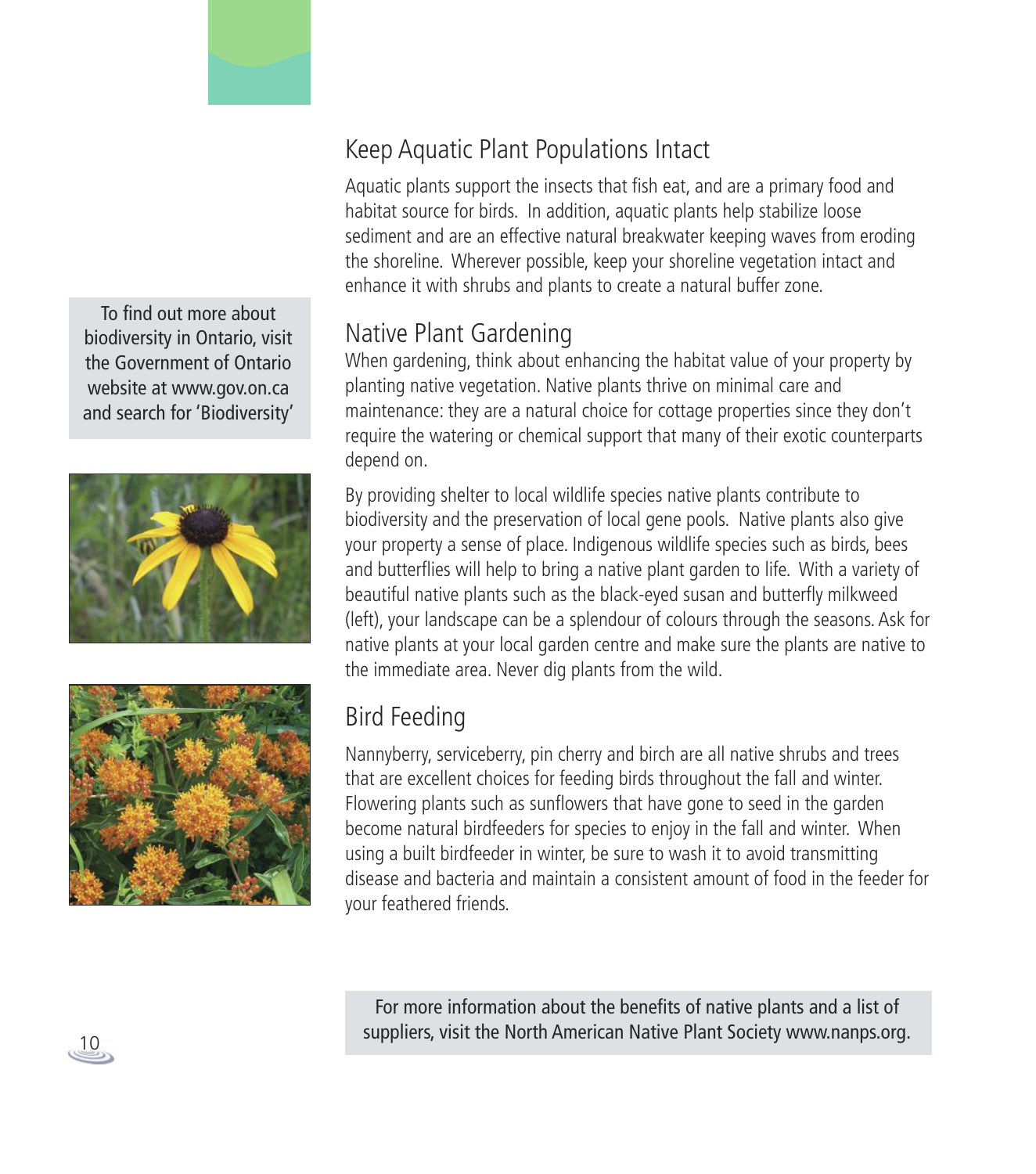# **Too Much of a Good Thing**

Attracting wildlife and planting native plant species on your property can result in positive effects ranging from pest control provided by bats and dragonflies to hawks hunting rodents around your buildings. Sometimes, wildlife creates a challenge when some species occur where you might not want them, or are too numerous.

#### **Animal-proof Your Home or Cottage**

Squirrels, raccoons, chipmunks and other rodents can invade your home or cottage by way of tree limbs and cracks in the ceiling, walls and floors. To discourage these animals, simply remove tree limbs that give access to your home and seal up all openings with wire mesh, metal flashing or caulking. Don't forget to check for any young (or any other adults) that might be still inside before you seal the access point. The parents will try everything to get back inside! Small mammals such as skunks and mice make their homes in and around woodpiles, so be sure to store your wood a good distance away from your home.

#### **Voracious Visitors**

In Ontario, numbers of Canada geese are increasing exponentially due to suitable habitat and low predator numbers. Geese prefer to eat short tender lawn grasses, and they feed where they have an open view of the water. To discourage geese from visiting your property, allow naturally occurring vegetation along the shoreline to grow. To be effective, a vegetative barrier needs to be 60cm (24 inches) or more in height and dense enough to keep geese from seeing through.

#### **Be Bear Aware**

To discourage bear visits, store your garbage and recycling in bear-proof dumpsters, and avoid storing garbage outside. Burn barbeques clean after cooking, wash and store them covered and out of the wind to minimize attracting bears. Don't leave pet food outside and keep meat, fish and sweet foods (including fruit) out of your household composter. If you feed birds in the winter, be aware that seeds, suet or hummingbird nectar can attract bears as well as birds. From March to November, birds have access to plenty of natural foods. Consider a birdbath as an alternative of attracting birds without attracting bears during the summer season.  $\frac{11}{2}$ 





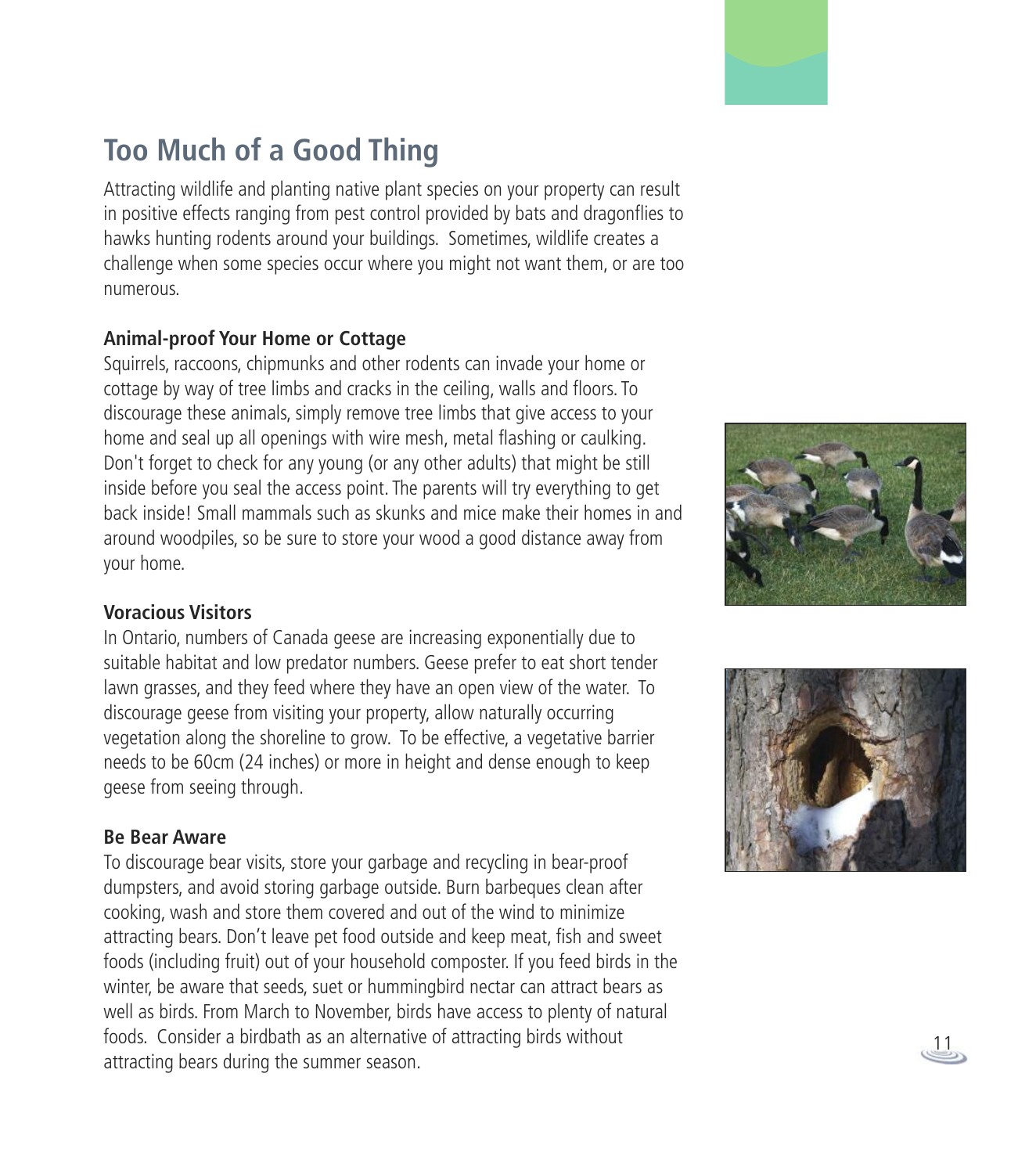

## Aquatic Plants Out of Control

Aquatic plant growth is something that many lakefront owners feel they have too much of. Aquatic plants play a key role in maintaining your lake's biodiversity, preventing erosion and providing oxygen in the water. As a lake gets older, an accumulation of nutrients in the sediment can cause an increased growth in aquatic plants. This natural process can be sped up by pollution and erosion. When a lake receives an overload of nutrients from fertilizer runoff, leaky septic systems, or erosion, aquatic plants and algae can grow out of control. Eliminating sources of pollution and reducing erosion can help to avoid the over-fertilization of plants in the lake.

Water temperature also has a profound effect on aquatic plant growth. Increases in water temperature can be caused by the removal of shoreline vegetation, which shades shallow waters from the heat of the sun. If the streams and rivers that feed a lake have unprotected banks, pre-warmed water entering the lake adds to the increase in temperature.

## What Can You Do to Control Aquatic Plant Growth?

**Cutting** is an expensive and labour intensive method of controlling aquatic vegetation; it may not even be productive, as cutting can sometimes stimulate growth. Fragments left in the water can re-root and create a denser patch of vegetation than was originally there. In smaller areas, plants might be pulled out, rather than cut. Be sure to remove pulled plants from the water.

**Toxic herbicides should be avoided!** They may, or may not, control aquatic plants quickly in the short term, but can be expensive, may have to be used often to be effective, and have negative side effects. Herbicides are especially discouraged within a wide area where anyone will be swimming, or where water intakes are nearby. Using these chemicals has health and environmental risks, and always requires a Ministry of the Environment and/or Parks Canada permit.

**Maintain a lakeside buffer zone** by using trees to shade the shores and tributaries. This can reduce erosion as well as stop any excess nutrients from entering the lake.

For detailed information about aquatic plant control, contact Fisheries and Oceans Canada, or visit their website at www.dfo-mpo.gc.ca and look for the "Working Around Water Fact Sheet I-2: Fish Habitat and Controlling Aquatic Plants".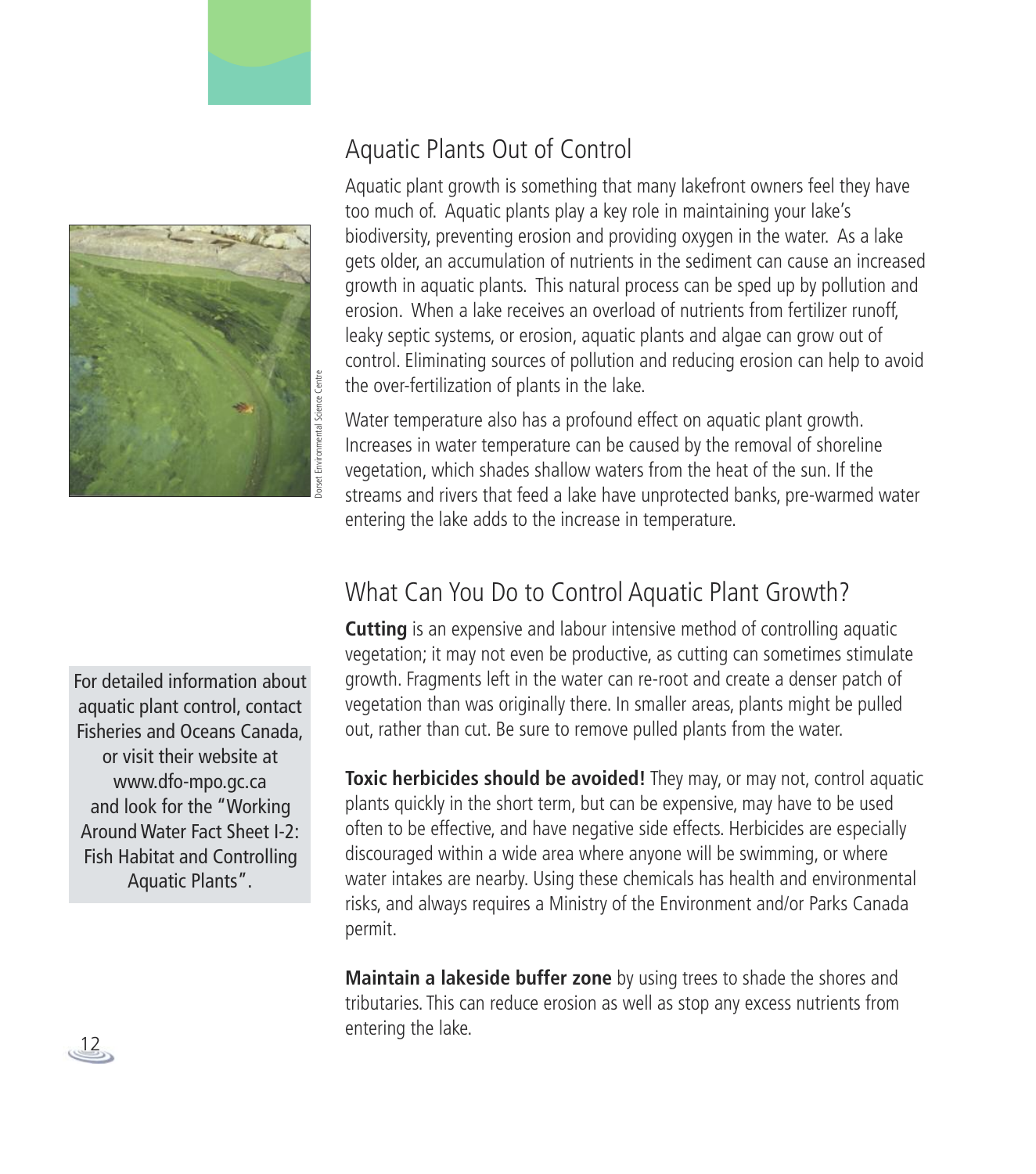# **lnvasive Species**

Non-native, exotic or invasive species are all terms used to describe organisms that have been introduced into habitats where they haven't historically existed and do not belong. Invasive species can negatively affect the habitats they invade, displacing native species and causing a serious threat to biodiversity. Invasive species can cause widespread and unpredictable changes to the habitats they invade which results not only in damage to the ecosystem, but also to the native fish and wildlife populations. Aquatic ecosystems are especially vulnerable to invasive species. Once established in an aquatic ecosystem, an invasive species is almost impossible to eliminate and control measures can be costly.

## Common Aquatic Invaders of Ontario

#### **Z e b r a M u s s e l s**

Tolerant of a wide range of environmental conditions, these mussels have managed to spread throughout all of the Great Lakes as well as into many inland lakes. They filter the water and because of their high numbers can encourage nuisance levels of aquatic plants. This can destroy the habitat of some native species. In addition, mussel introductions can also cause considerable damage to property and significant changes to the recreational quality of the waterfront.

#### **S p i n y Wa t e r F l e a**

The spiny water flea is an invasive crustacean with a range in Ontario that includes over 65 inland lakes and waterways. This hungry zooplankton competes directly with our native zooplankton species and juvenile fish, eating up to three times as much food. Spiny water fleas have a sharp tail spine that can become entangled in fishing lines and downrigger cables. When the cable is pulled from the water, the spiny water fleas attached to the cable look like straight pins.

#### **Round Goby**

Accidentally introduced into the Great Lakes by way of ballast water from ships, the round goby is an aggressive bottom-dwelling fish that competes with native species. The round goby can accumulate high contaminant levels in their tissues. When other animals eat the goby, the toxins perpetuate within the food chain.





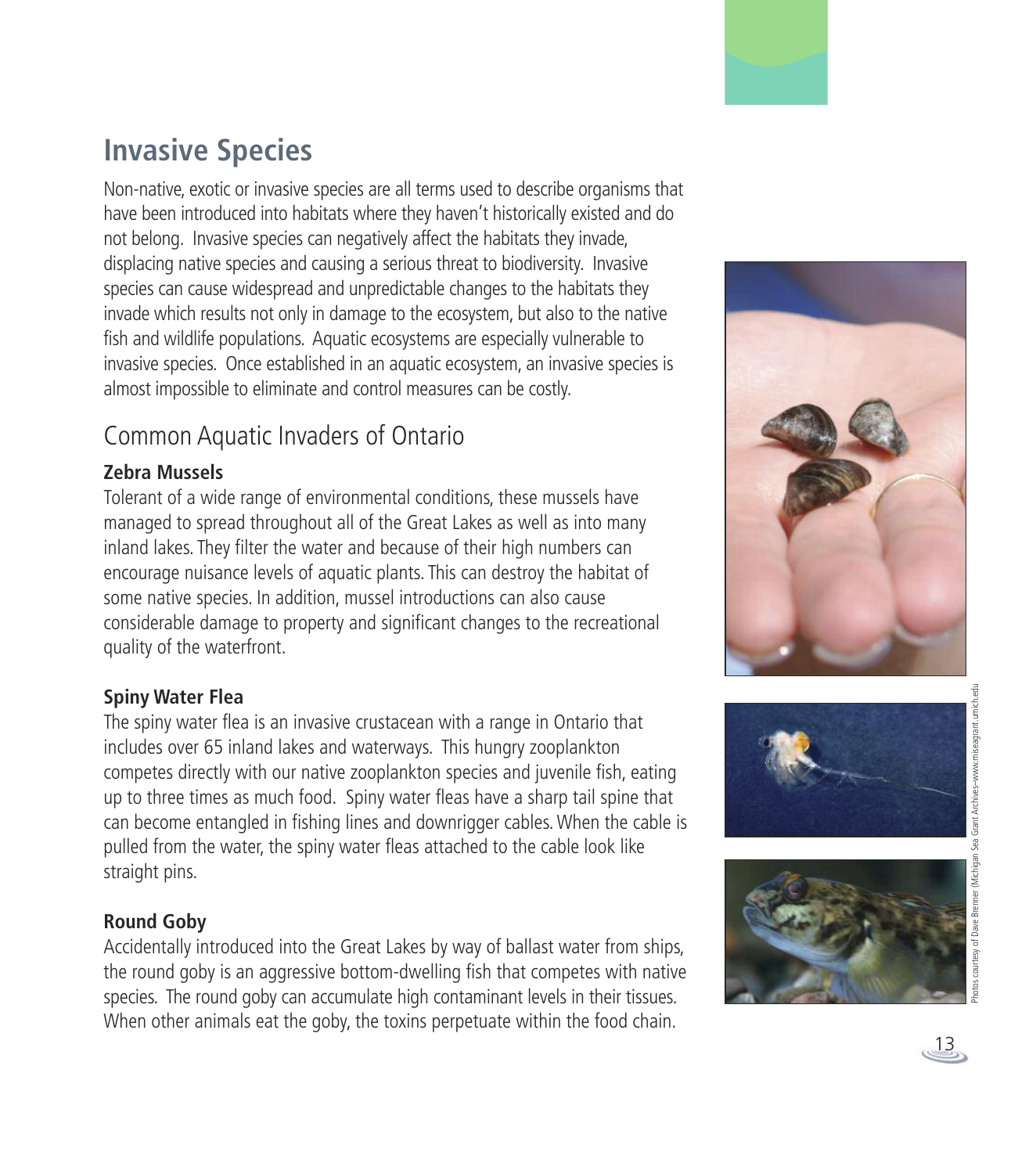## You Can Prevent the Spread of Aquatic Invasive Species

With over 180 non-native species already established in the Great Lakes and a new one arriving every 8 months, preventing their spread can seem like an overwhelming task. Yet, there are simple things that you can do to stop their spread.

#### **Boaters**

- When removing your boat from a lake, inspect the boat, trailer and all accessory equipment that has been in the water. Remove all plant and animal material before leaving the launch.
- Drain water from motor, live wells, bilge and transom wells immediately, before leaving water access area.
- Before transporting your boat to another water body, wash your boat, tackle, downrigger cables, trailer, and other equipment with hot water, or spray with high-pressure water; or, let your boat dry out in the sun for five days.

#### **Anglers**

- Empty bait buckets on land. Never dump a bait bucket into a lake if it has water from another water body in it, and never dump live fish from one water body into another. Not only can this result in the introduction of a new species into a lake, it is also illegal.
- Learn to identify the different species of baitfish and distinguish them from invasive fish such as the round goby. Buy your bait where you fish and dispose of unused bait and water on land away from the lake, or in the trash.

#### **Gardeners**

- Exotic plants can add beauty and variety to your garden. But take care  $$ some species can become invasive if they escape to our natural waters or woodlands.
- Learn how to identify exotic/invasive species. Remember that they thrive in disturbed areas; so wherever possible, keep it natural.
- Choose contained areas for your exotic plants; or, better yet, use native plants.



Call the Ontario Federation of Anglers and Hunters' Invading Species Hotline at 1-800-563-7711 to report a sighting or to obtain more information on how to protect your lake and surrounding area from invasive species.

For information on nonaquatic invasive species including forest pests and plant species, visit the Invading Species Awareness Program website at www.invadingspecies.com

14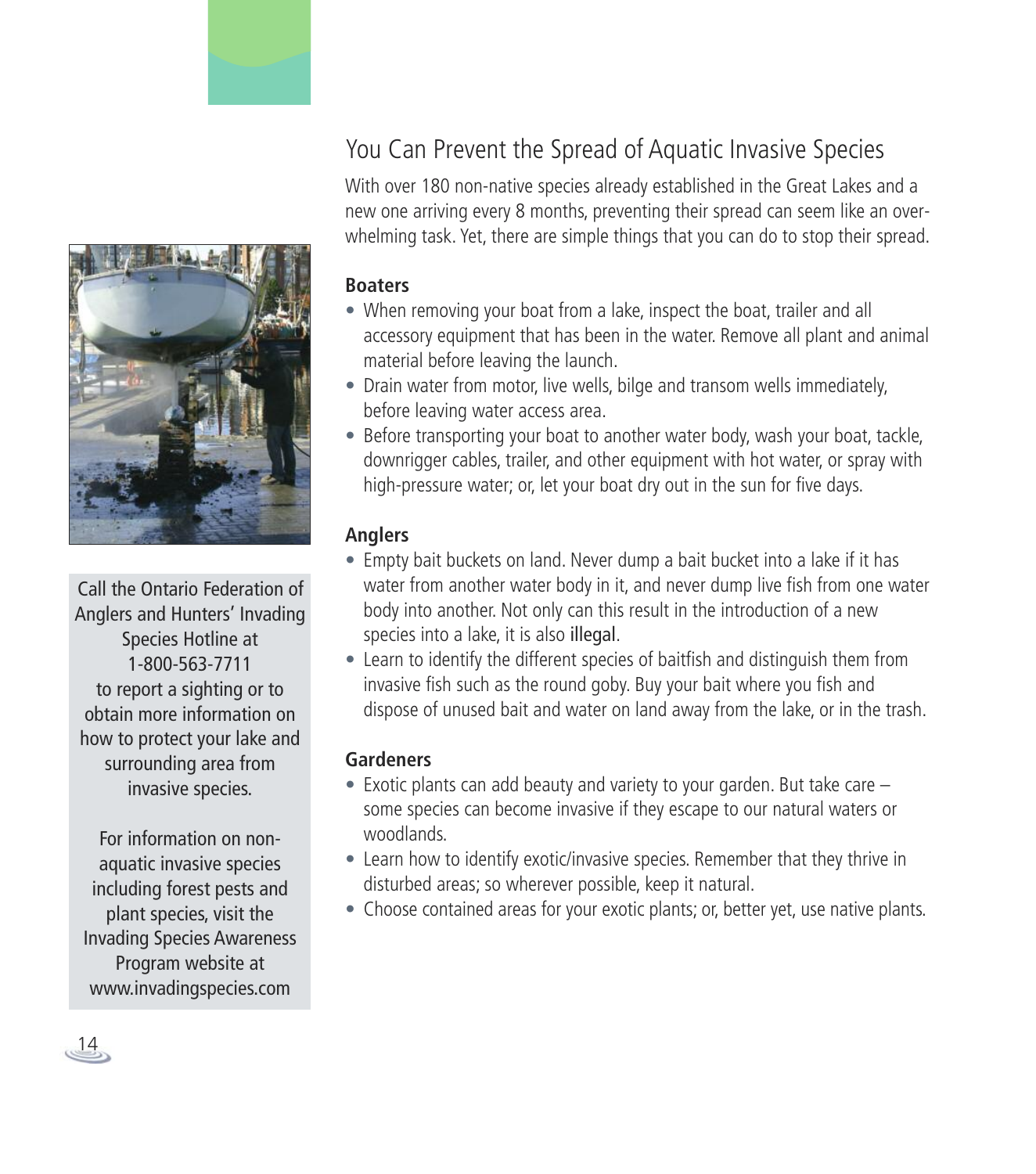# **Protecting and Testing Drinking Water Sources**

Untreated surface water should never be ingested! Even healthy lakes can harbour harmful bacteria and parasites that can affect human health. Drinking contaminated water can make you sick and may even be fatal. Bacterial contamination, such as E. coli, causes stomach cramps and diarrhea, along with other problems. Harmful bacteria such as Giardia (which causes the illness known as "beaver fever") and cryptosporidium can cause gastro-intestinal problems.

Test treated drinking water for bacteria at least three times a year and after any major plumbing work. You can pick up bottles to test treated lake and well water at the public health laboratory or your local public health unit. Be sure to follow the directions explicitly to ensure accurate testing. To locate your local public health unit or laboratory, call the Ministry of Health's INFOline: 1-866- 532-3161.

Chemicals in your drinking water can also threaten your health. If you live near an agricultural area, you may want to test for pesticides, excess nitrates and phosphorus in addition to bacteria.Well owners may also want to test for gasoline, pesticides and solvents. These chemical tests are performed for a fee at private laboratories accredited by the Ministry of the Environment (MOE). To locate your local lab, contact MOE at 1-800-565-4923.

Unusual tastes in your drinking water may indicate excess amounts of iron, chlorine, bacteria and other substances. Strange smells may indicate naturally occuring sulfur, or possibly sewage overflow (after excessive rainfall or flooding), or other pollutants.Water contamination isn't always noticeable. The only way to make sure your drinking water is safe is to have it tested regularly.

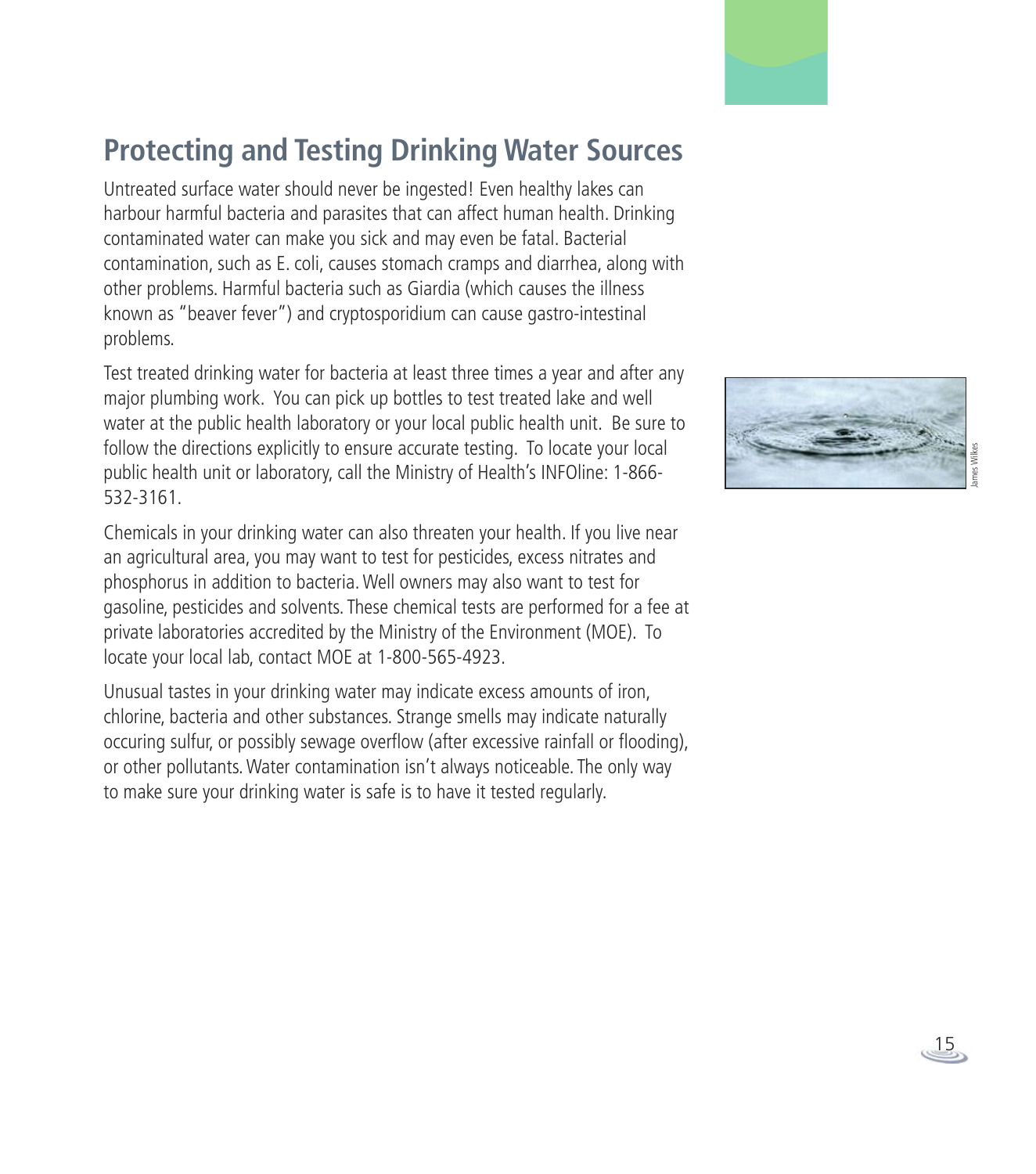

## Simple Steps to Protect Drinking Water Quality

- Use less water. The amount of water that goes through your septic system affects the amount of nutrients or pollutants being washed into the lake and into the groundwater.
- Conserve water by installing water-saving fixtures like low flow aerators
- Only run laundry machines and dishwashers with full loads
- Take short showers rather than full baths
- Fix leaky faucets
- Clean debris from your well and make sure the lid is vermin proof and fits tightly
- Properly decommission unused wells so they don't contaminate the aquifer
- Ensure that your well is at least 100 feet away from your (and your neighbours') septic bed
- Install and maintain vegetated areas for storm water runoff from parking lots and driveways

To learn more about well maintenance, water testing and rural property issues, contact the Well Wise resource and education centre at 905-983-9911 or www.wellwise.ca

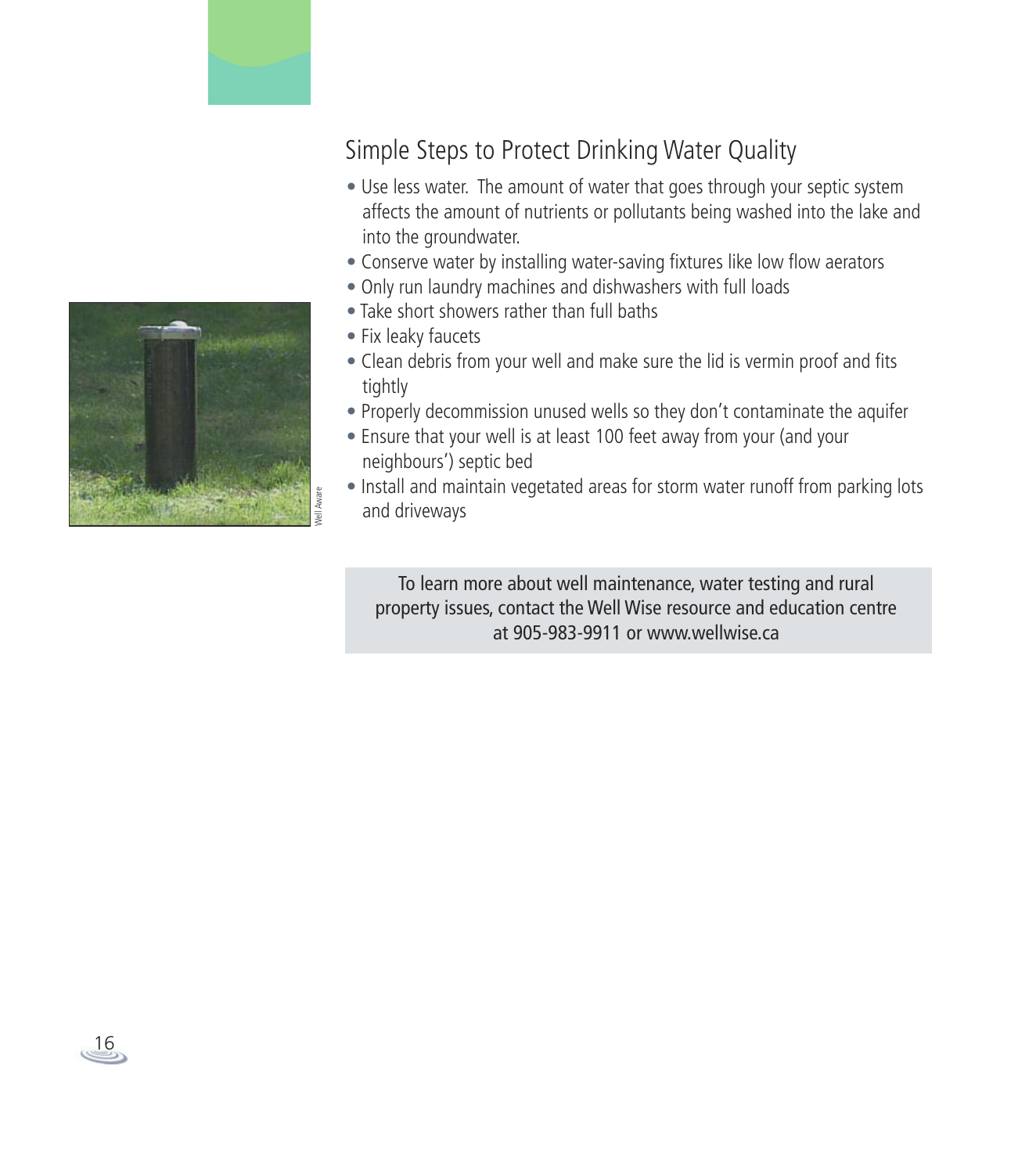# **Be Smart About Septic Systems**

Wastewater treatment is closely related to your drinking water quality. Maintaining your septic system is critical to ensuring that your wastewater does not add excess nutrients to your lake or contaminate groundwater.

- Have your septic tank inspected and pumped out on a regular basis. The frequency of your pump-outs will vary based on the size of your tank, your family size, and the number of appliances your use. As a general rule, pump your septic tank every 2 to 3 years.
- Avoid constructing patios, decks or parking areas over your septic tile bed. Extra weight can crush pipes and compact the soil limiting its permeability.
- Do not use snowmobiles over the leaching bed area in winter; this will reduce the snow cover's insulating effect. In addition, ATVs and snowmobiles can also compact filtration material.
- Have an effluent filter installed in your septic tank, to reduce the amount of solids entering the leaching bed, which prevents clogging.
- Ensure access to the septic tank for proper maintenance and servicing.
- Avoid planting certain species of trees around the leaching bed area.Willow roots can clog pipes and shade the septic area, slowing evaporation.
- Do not water your lawn around leaching bed area; extra water can reduce the bed's ability to absorb and treat waste water from the house.
- Direct rainwater from roofs, patios and driveways away from the leaching bed to avoid system overload.
- Do not dump toxic waste down your drain or toilet. Paints, oil, gasoline, antifreeze and chlorine can be disposed at your local hazardous waste centre
- Use environmentally friendly cleaning products and avoid putting fats, oils or antibacterial products into your septic system.
- Avoid using in-sink garbage disposal units
- Consider installing a composting toilet to reduce wastewater

Contact your local building inspector for more information, and visit the Ontario On-Site Wastewater Association at www.oowa.org for wastewater resources.



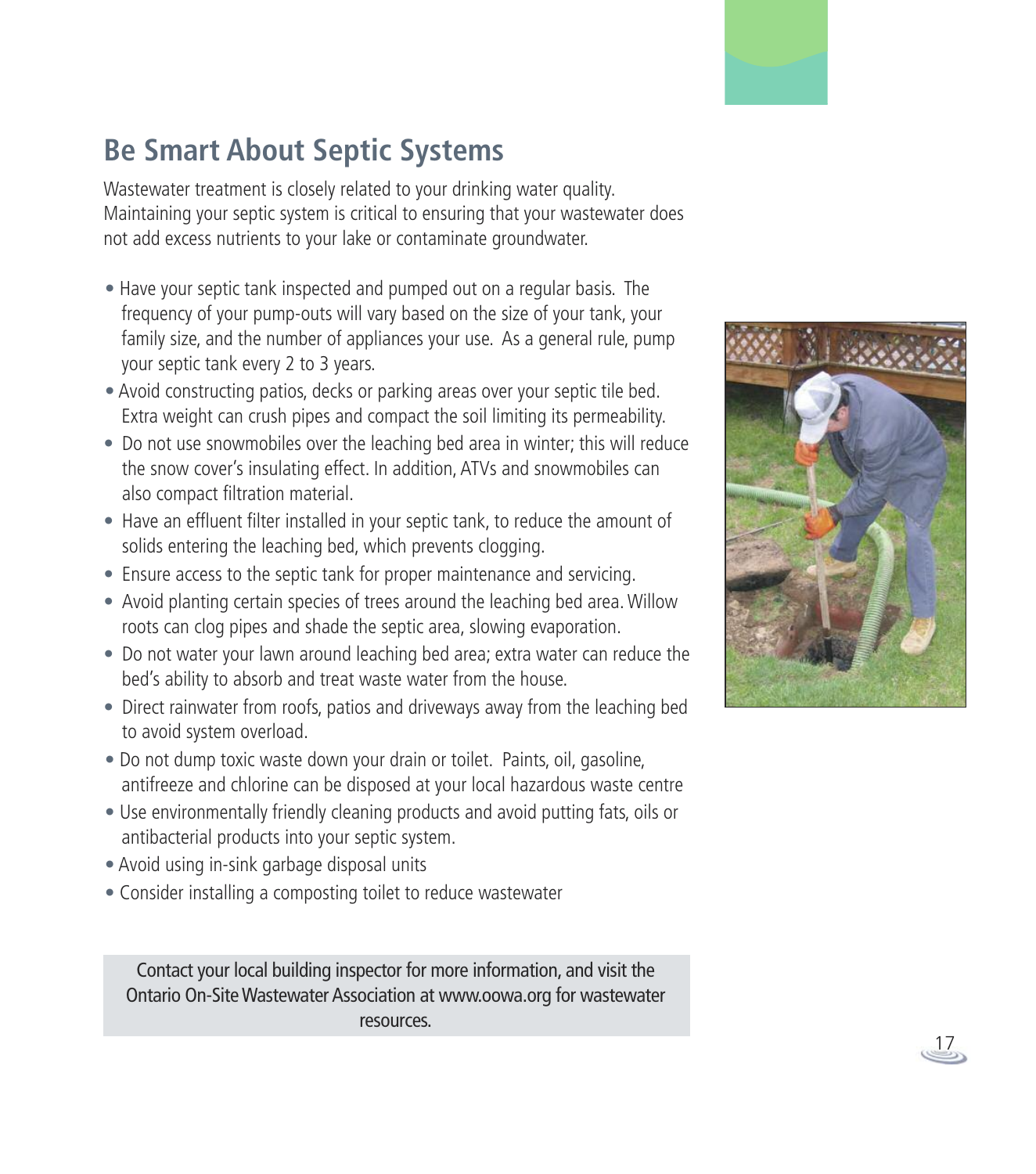



"There is an amazing amount of knowledge and experience around every lake." – Don and Ruth Benson, Mountain Lake, Haliburton

# **Lake Management Planning**

If there isn't already a lake management plan in place for your lake, you may want to consider getting one started. Lake management plans give you the big picture, helping you to recognize and protect the unique character of a lake while you consider land use and larger watershed matters. A well-developed plan engages and empowers the community and brings the public together to support the sustainable future use of our lakes.

The first step in lake management planning is to establish a committee that:

- Encourages partnerships between concerned citizens, lake users, resource managers, municipalities and other stakeholders
- Identifies concerns that people feel need to be addressed
- Sets realistic goals, objectives and action plans.

A comprehensive management plan includes information about the watershed. It could also address key issues including:

Water quality Land use and zoning Public water access Natural and cultural heritage Aquatic vegetation Exotic species Surface water use conflicts Fisheries management Wildlife

The Federation of Ontario Cottagers' Associations can provide advice and resources to help you get started on a lake management plan. Contact them at www.foca.on.ca

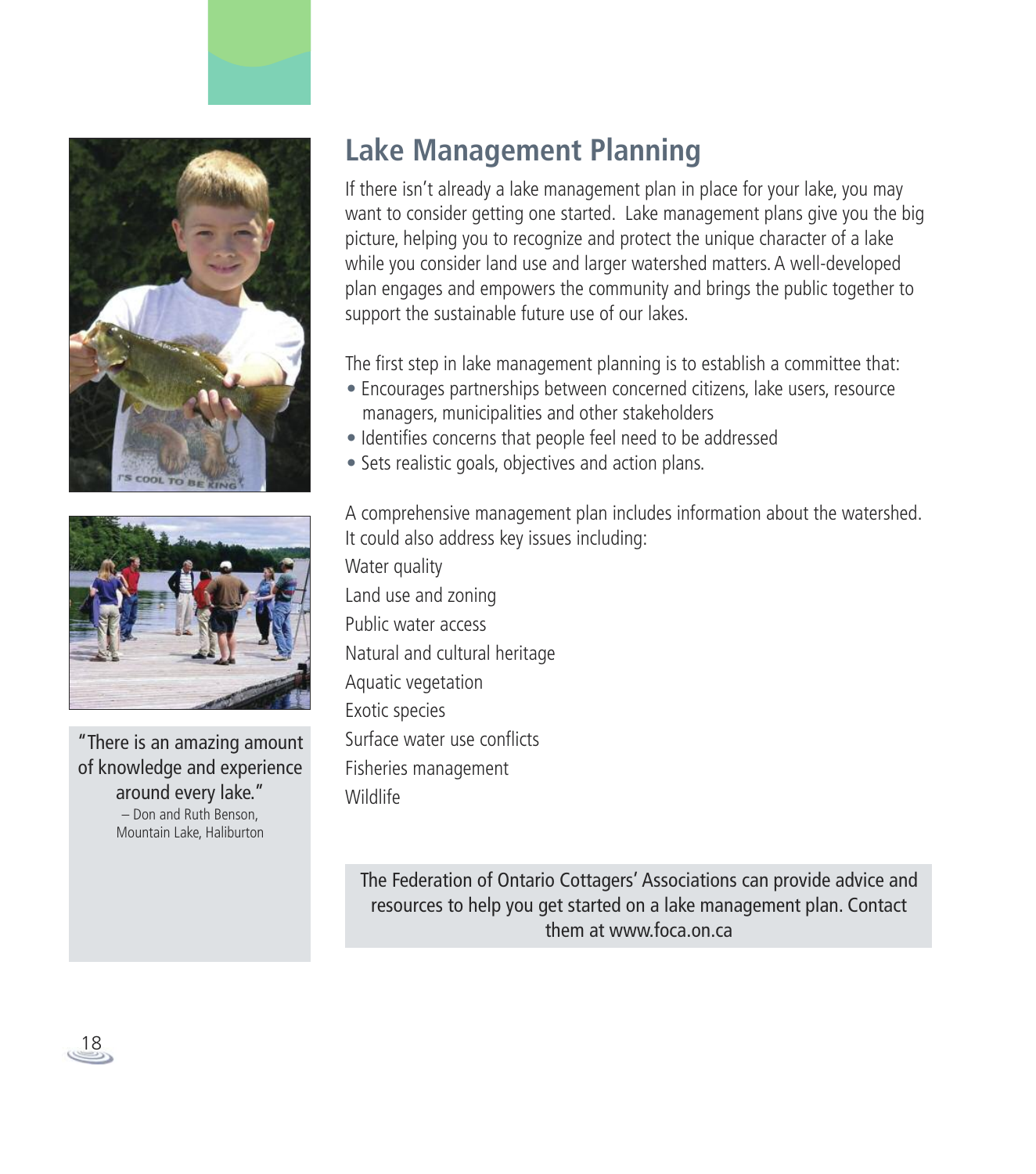# **Securing The Future of Your Shoreline Property**

More and more waterfront owners want to leave a legacy for the health of their lake or river. There are several options for doing so, each with potential for significant benefits. These options include:

- donating all or a part of the land to a conservation organization
- leaving it to such a group in your will, or now, with rights to still use it
- transferring it to a good steward or with conservation conditions, or
- entering into a conservation agreement that allows your continued enjoyment of the property but puts conditions on use to ensure your stewardship efforts will be maintained long into the future, regardless of who may come to own it.

New tax rules allow a donation of ecological land, conservation agreement or securities to a conservation charity to be exempt from capital gains tax and qualify for enhanced claim limits. In some cases, such arrangements can benefit you by reducing property or other taxes, or make it easier for a conservation charity to acquire land. U.S. residents may also be able to benefit from U.S. tax incentives. These options can allow creative arrangements to meet owners' specific needs. With the right solution, your shoreline stewardship can become a long-term legacy for your lake or river, and your community.

To explore your conservation options, contact your local land trust. Visit the Ontario Land Trust Association's website for contact information www.olta.ca



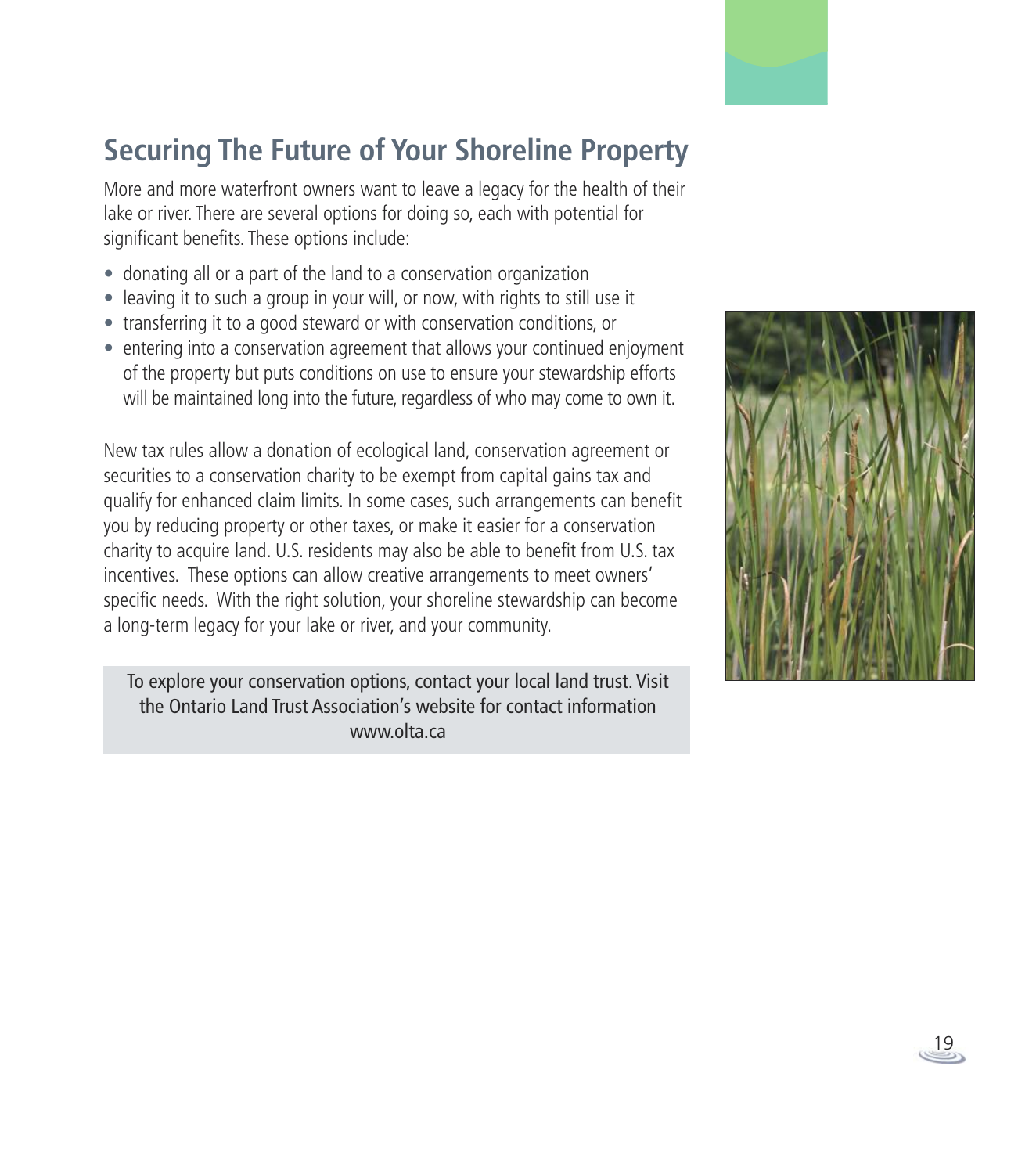## **Climate Change and Your Lake**

It is uncertain how climate change will impact Ontario's lakes. An increase in extreme weather events is anticipated due to climate change, including drought, high winds, heavy rainfall, and high temperatures. These weather variables control lake dynamics such as water temperature, water levels (through evaporation), the number of ice-free days, nutrient runoff, and erosion. Physical and biological aspects of lakes such as temperature stratification, water temperatures, the numbers and types of bacteria and algae, and the timing of seasonal events like fish spawning may all be affected by climate change.



Another major issue that we will certainly all face as property owners will be the increase in extreme weather events. These intense storms bring high winds and heavy rainfall. Large amounts of water running off the land into lakes will increase the affects of erosion and may affect shoreline infrastructure. As has been pointed out, the best defense against these forces of nature is a wellestablished and well-rooted naturalized shoreline along with thoughtfully designed dock systems. Accompanying the rain can be high winds that will damage trees, buildings and power lines. It is always important to be prepared for emergency situations like power outages at the cottage. Be sure to have adequate supplies of drinking water, extra food and alternative light sources to get you through.

To learn about how climate change is affecting Ontario's environment, visit www.gogreenontario.ca

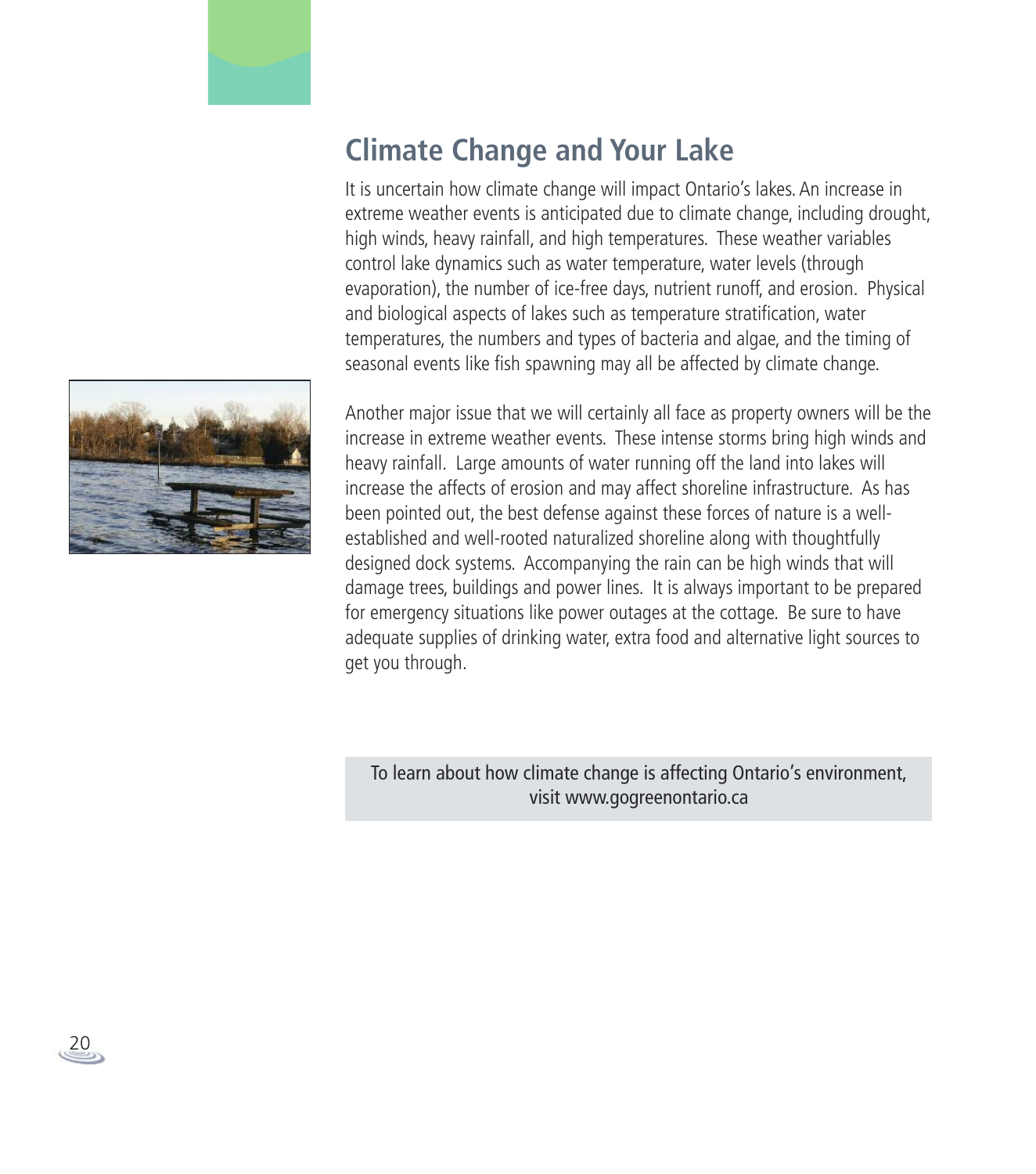# **Characteristics of a Healthy Lake Ecosystem**

At this point in this guide, the role that you play in maintaining the health of your lake ecosystem should be clear. As a summary, some key features of lake ecosystems are noted below.

## Characteristics of a Healthy Lake:

- Natural shorelines providing a buffer that filters runoff and pollutants
- Well vegetated to provide shade (trees, shrubs, etc.)
- Good water quality that has low levels of pollutants or excess nutrients
- Water clarity remains constant or normal
- Relative absence of invasive species around or within the lake
- Abundant and healthy fish and wildlife
- Lake conditions changing gradually and naturally over time, not rapidly

## Characteristics of an Unhealthy Lake:

- Lack of natural shoreline (advanced shoreline development, erosion and hardened shorelines)
- Poor water quality, with high levels of E. coli, phosphorus and other pollutants
- Frequent changes in water clarity
- Rapidly changing aquatic plant and algae growth, possibly due to high levels of phosphorus
- Invasive species affecting lake health, native species and human use
- Loss of fish and wildlife habitat with declining populations

FOCA's Docktalk kit is full of useful tips on keeping your lake healthy. Visit www.foca.on.ca for more information.







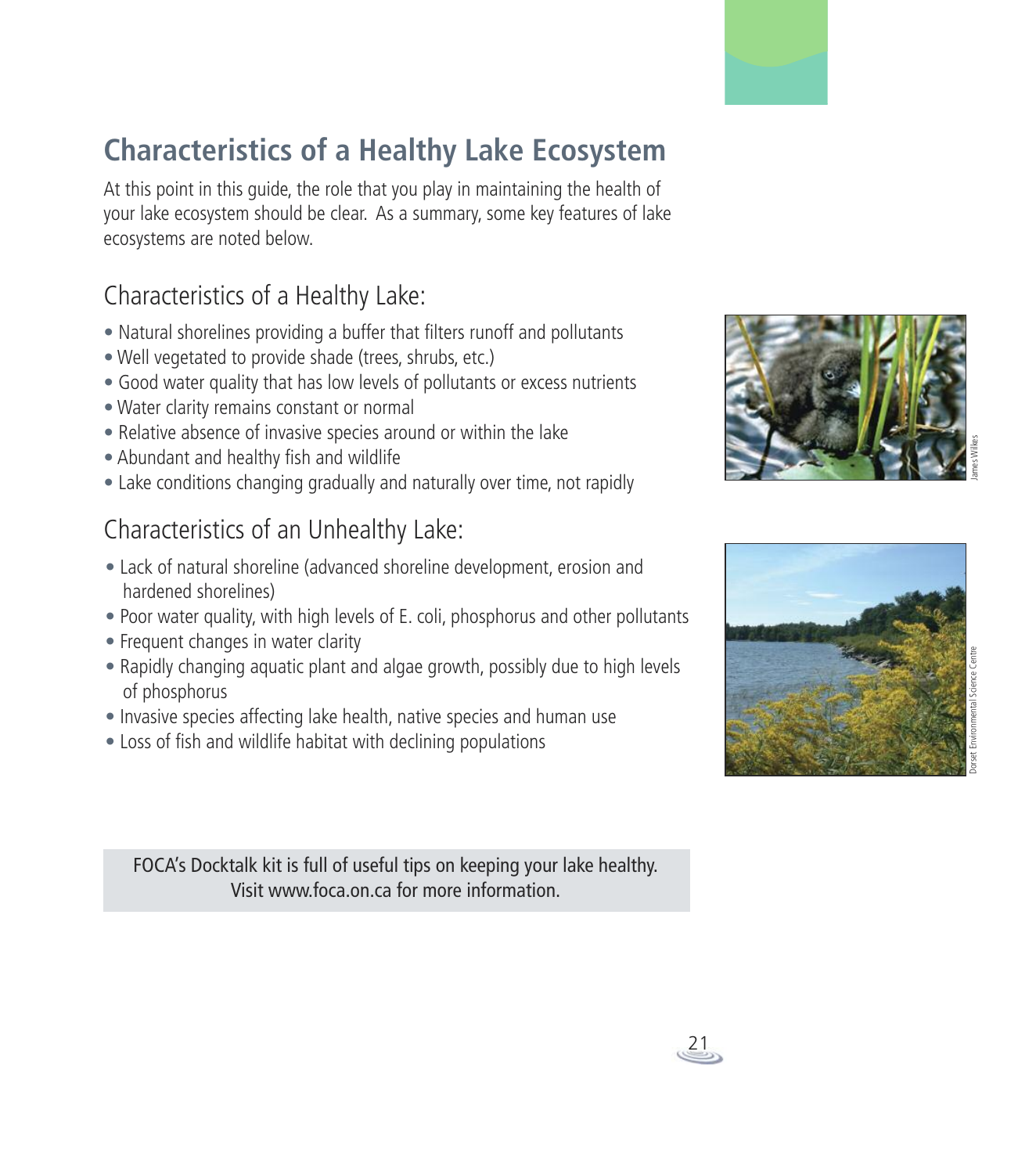## **How to be a Good Lake Steward**

There are many things that you can do to take care of your lake so that future generations can enjoy it too! Here is a summary of some of the key points in this guide.

- Remember that what goes on your property and into your drain eventually finds its way into the lake, so avoid the use of harsh cleaners, pesticides, herbicides and fertilizers.
- When undertaking construction projects along the shoreline, consult the DFO's Operational Statements to reduce disturbance to aquatic habitat, and contact you local Conservation Authority, Ministry of Natural Resources, Trent-Severn Waterway or Rideau Canal office.
- Keep your speed under 10km/h whenever you are within 30 meters of the shore, and be careful with oil and gas when filling boat tanks and emptying bilge water.
- Clean and inspect your boat before moving it to other lakes to control the spread of invasive species.
- Protect your shoreline from erosion, Canada geese and runoff by maintaining or planting a buffer zone of native vegetation – don't mow to the water's edge!
- Enhance biodiversity on your property by leaving rock piles, fallen tree limbs and brush piles untouched so they can function as wildlife habitat.
- Encourage native species of flowers, shrubs and trees to limit your maintenance work and provide shelter to local wildlife species.
- The water that you drink is precious! Practice water conservation inside and outside your cottage, and have your drinking water tested regularly.
- Maintain your septic system by booking regular pump outs and inspections
- Consider the future of your lake property initiate a lake management plan or leave a legacy by protecting your land with the help of a local land trust.





After



Joe Fowler Park, Port Perry, Ontario. Restoration undertaken by Scugog Lake Stewards.

"When one tugs at a single thing in nature, he finds it attached to the rest of the world." - John Muir

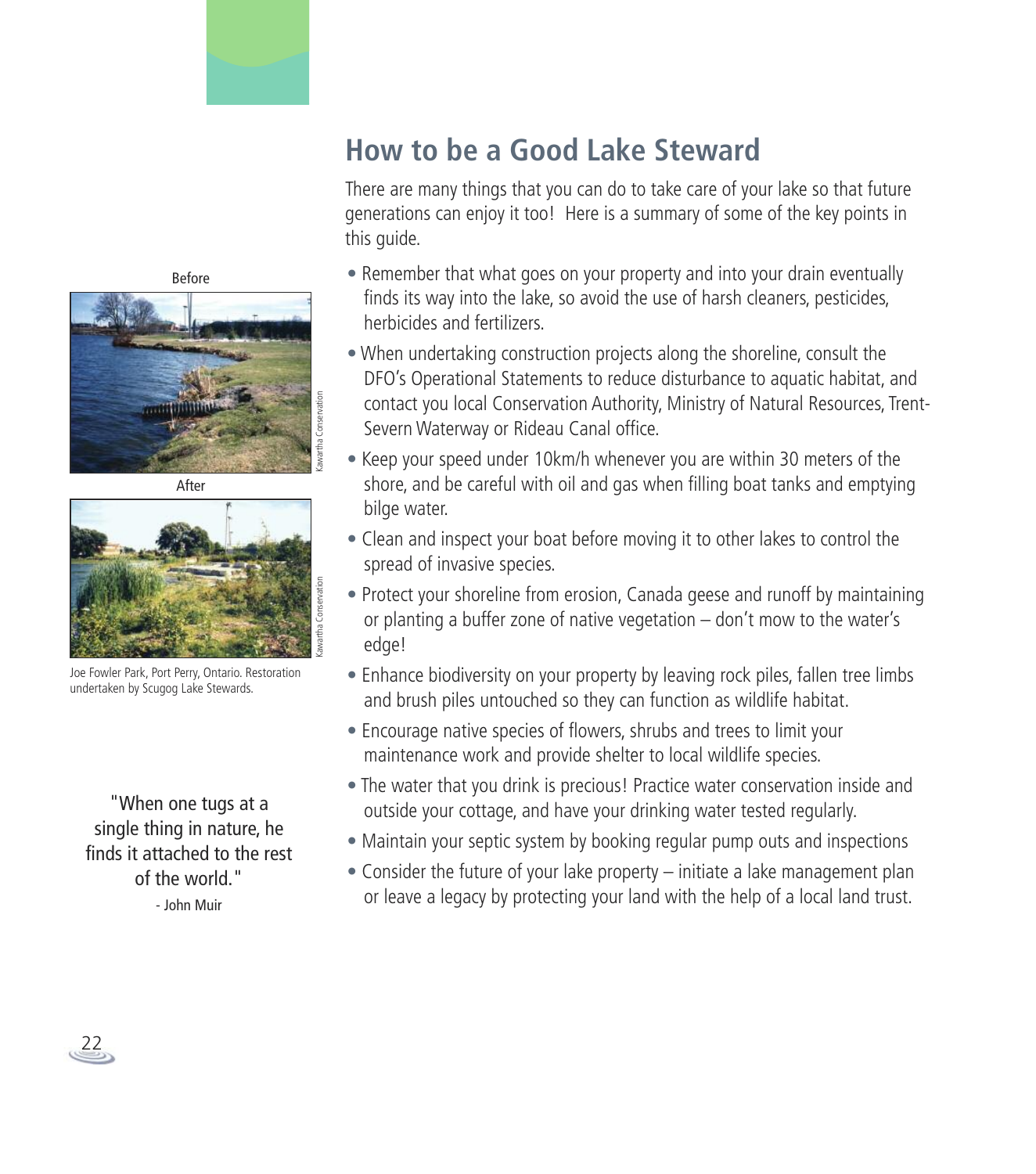

# **Glossary**

**Aquifer**: an underground layer yielding groundwater for wells and springs

**Ballast water**: water taken up or released by boats to keep steady when lightly loaded

**Buffer zone**: a strip of vegetation, including native vegetation, located between developed land and a lake, stream or wetland. A buffer zone protects the water, adds beauty and provides habitat for wildlife.

**Dissolved oxygen**: the amount of free oxygen dissolved in the water. This is used by aquatic organisms to "breathe."

**Exotic species**: plants or animals that are not native to an area

**Gabion**: a cylindrical wire basket filled with earth and stones

**Invasive species**: exotic plants or animals that compete with (and overtake) native species

**Littoral**: the area of shallow water along the lake edge

**Permeable**: porous; allows water to pass through

**Rip rap**: small pieces of blast rock, usually limestone, placed to prevent erosion

**Sediment**: material that has settled at the bottom of a body of water

**Vegetated geogrid**: natural or synthetic material wrapped around soil with live branch cuttings placed in it

In addition to using this valuable resource, we encourage you to learn more. The back page of this guide lists contact information for agencies that publish fact sheets, host events, and run programs to help get involved in lake stewardship.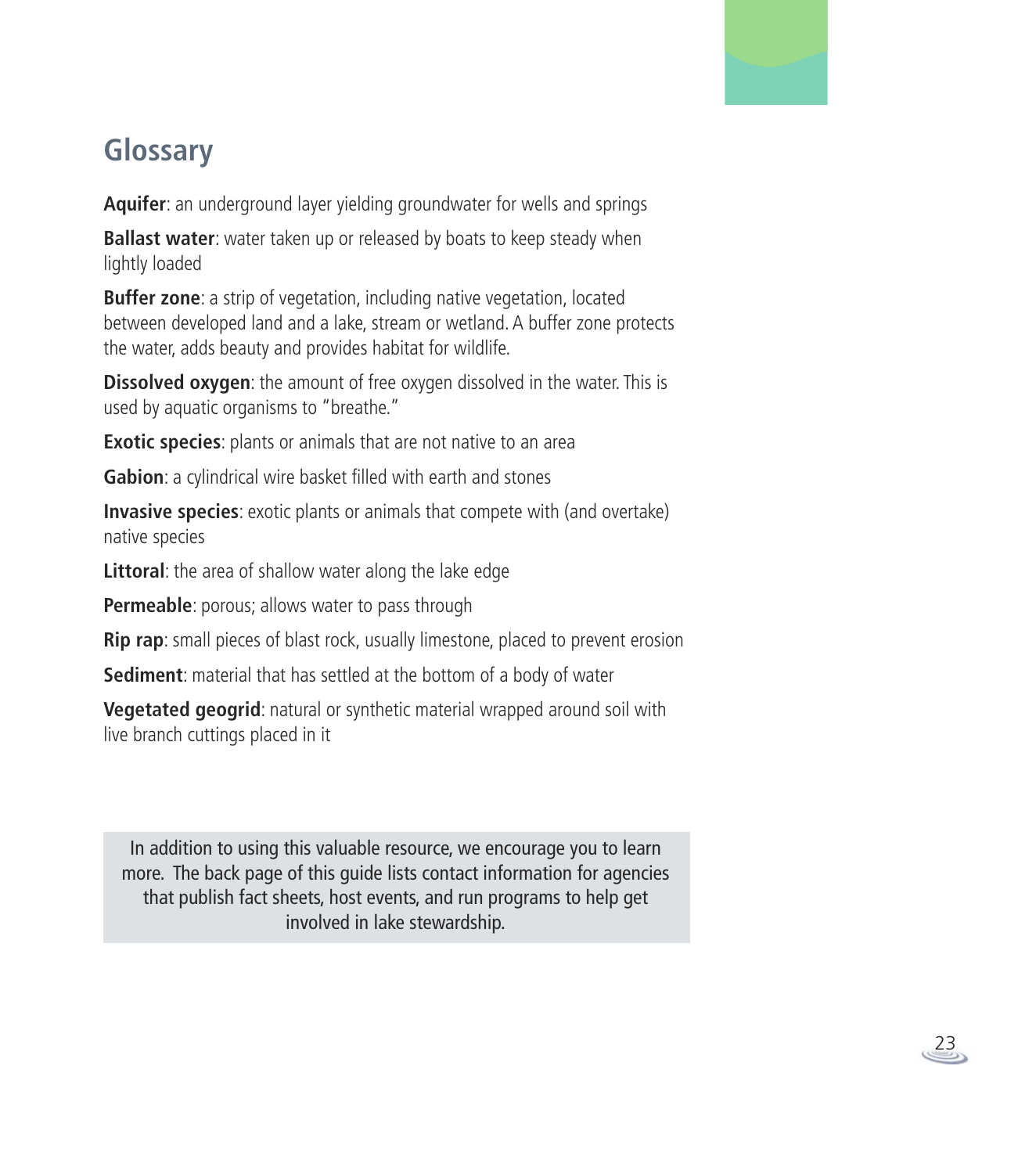

This guide was originally produced by



"Natural Shorelines and Healthy Waters." lakelandalliance@cogeco.net 705-745-3238 xt. 207

The Lakeland Alliance is a collaboration of the following organizations and government agencies that are working together for natural shorelines and healthy waters throughout the greater Kawartha Lakes watershed.

- Bancroft Area Stewardship Council
- Federation of Ontario Cottagers' Associations
- Fisheries and Oceans Canada
- Haliburton Highlands Stewardship Council
- Kawartha Conservation
- Ministry of the Environment Lake Partner Program
- Otonabee Conservation
- Peterborough County Stewardship Council
- Peterborough Green-Up
- Victoria Land and Water Stewardship Council

Information and material for this guide was composed and assembled by students of the Ecosystem Management Technology program at



A special thanks to Laura Peetoom, Erin McGauley for editing and Louis Taylor of North George Studios for design and layout.

Funding for this publication has been provided by Fisheries and Oceans Canada, the Trent-Severn Waterway's Waterway Wildlife Program, the Mississippi Valley Conservation Authority and the Rideau Valley Conservation Authority.





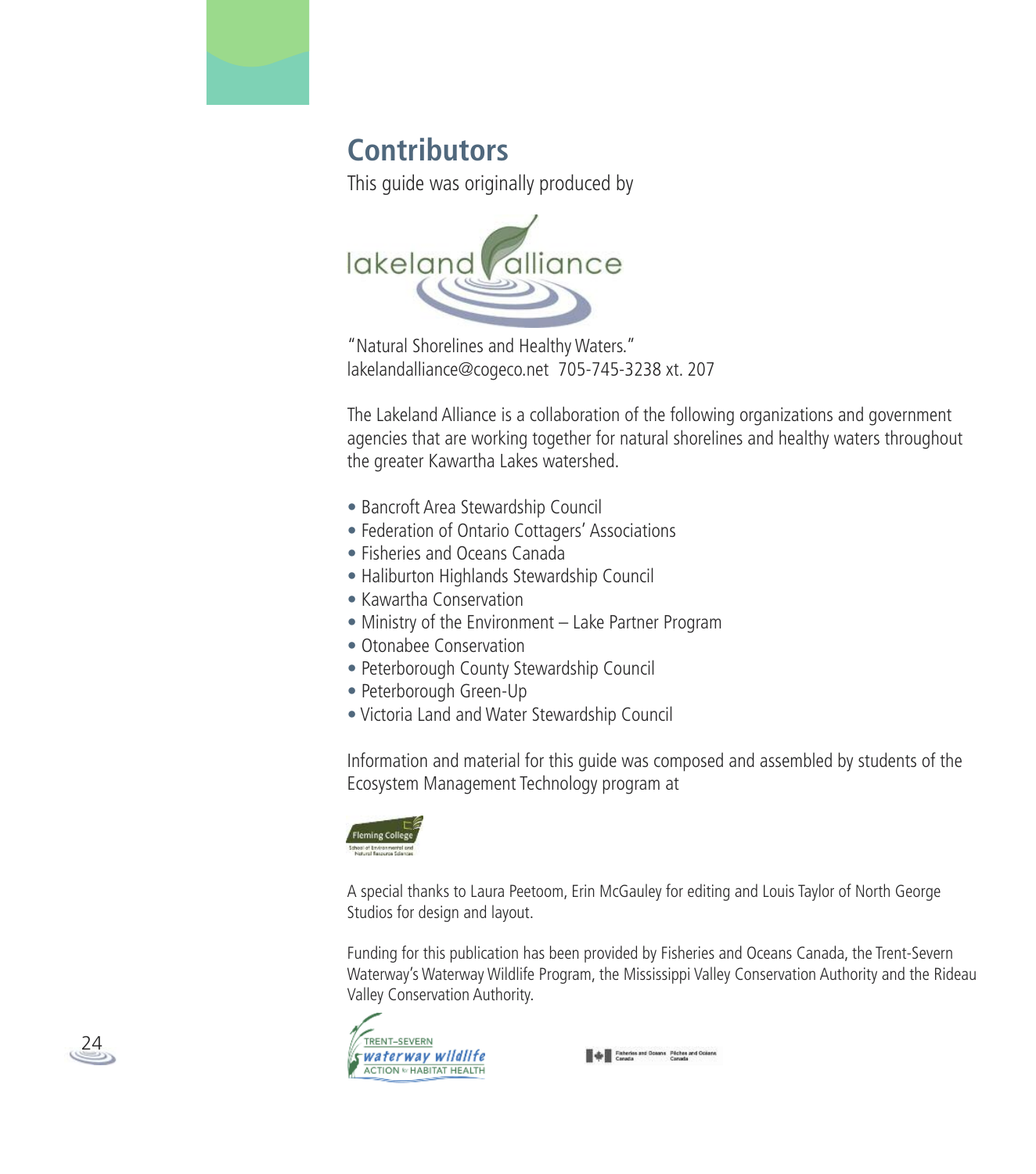# **Federation of Ontario Cottagers' Associations** (FOCA)

*Supporting waterfront interests for over 45 years*

FOCA is a non-profit, voluntary organization that represents community groups across rural Ontario – including over 50,000 waterfront property owners. We are a Province-wide voice, looking out for the long-term interests of Ontario's freshwater legacy.

Our mandate is to provide representation and leadership on priority issues for Ontario waterfront property owners. FOCA accomplishes our goals through member support and in partnership with our many stakeholders.

FOCA's Province-wide efforts ensure that the voice of the rural waterfront property owner is heard. FOCA supports local associations, helping them to carry on the good work they do on our lakes and rivers across Ontario.

You can support FOCA by becoming a member or making a contribution to our important work.

Contact us at info@foca.on.ca today to find out how, and visit our website at: www.foca.on.ca

**FOCA** *Over 45 years representing Ontario's freshwater legacy*